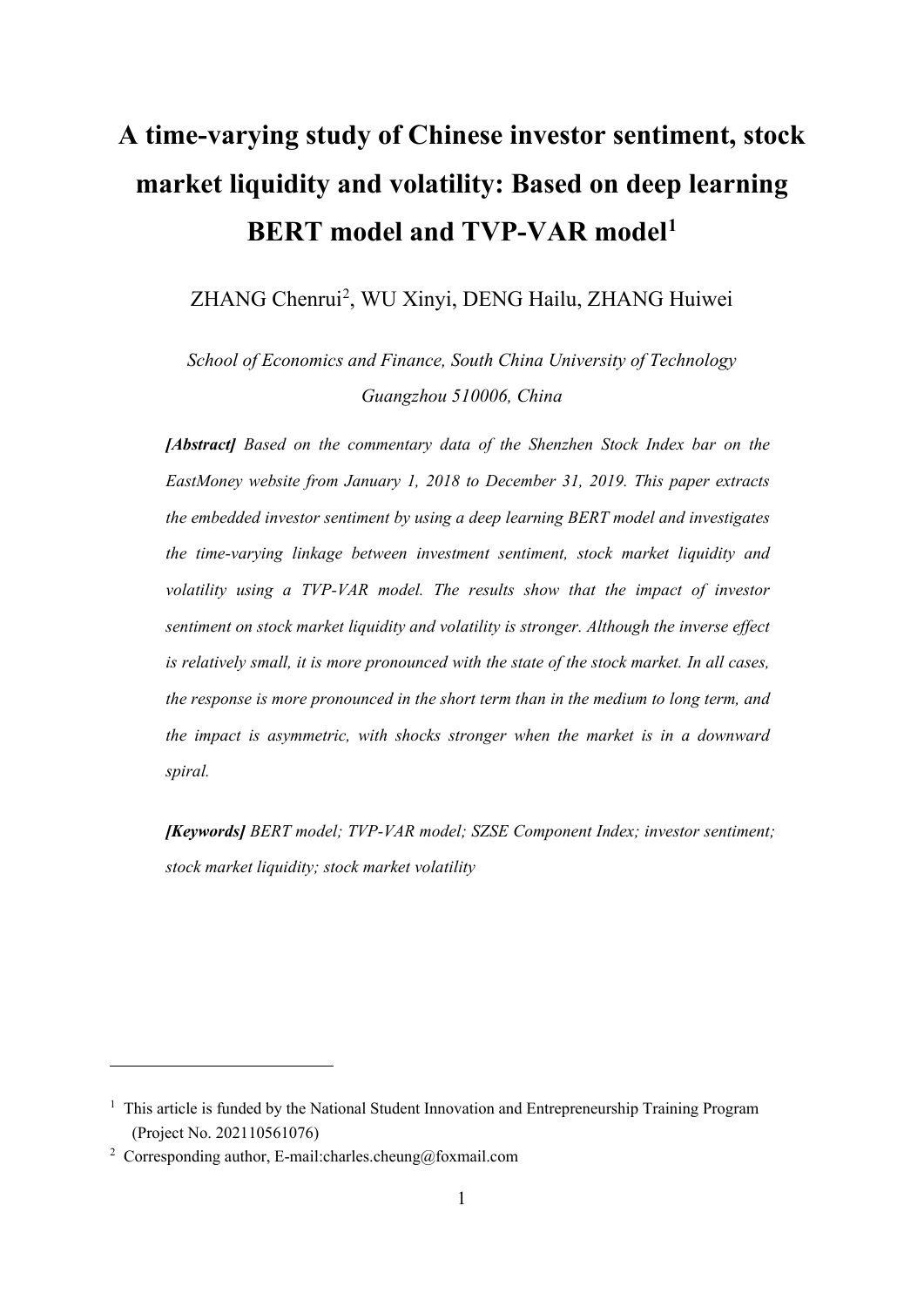# **1 Introduction**

The relative stability of the stock market is the basis for its development and growth, which facilitates the entry of domestic and foreign investors and helps avoid the outbreak of financial crises. Abnormal stock market volatility will cause most investors to lose confidence in the market and also distort the stock price signal as an asset allocation indicator, which in turn will increase the systemic risk of the entire financial system. Compared to the mature stock markets in Europe and the U.S., the Chinese stock market is more volatile, and the 2014-2015 SSE Composite Index crash triggered a rethinking of the stock market and investors, the causes of which can be explained from two perspectives: behavioral finance and fractal market theory, the former highlighting the important influence of investors' behavior and sentiment, and the latter emphasizing the market liquidity factor. It is thus clear that the dynamics of investor sentiment and market liquidity have become important influences on market volatility. As stock trading has become more Internet-based and popular, the importance of exploring the interaction mechanism between investor sentiment, stock market liquidity and volatility has become increasingly important.

# **2 Review of the literature**

In recent years, as stock market trading has become more internet-based and popular, the importance of exploring the mechanisms of investor sentiment on the market has become increasingly important in the field of behavioral finance research. By reading the literature review, this paper divides the research work into two parts: "investor sentiment measurement" and "relationship between investor sentiment and stock market", and further refines the direction of literature reading and research study based on this.

### **2.1 Investor sentiment**

The direct survey method requires a lot of time and effort from the researcher and has a large bias with limited sample size and has been less used in recent studies. The market proxy method is often used to construct proxies for investor sentiment by selecting proxy variables such as closed-end fund discount and turnover rate and using principal component analysis. This method is still widely used because it is easy to implement, and the research effect is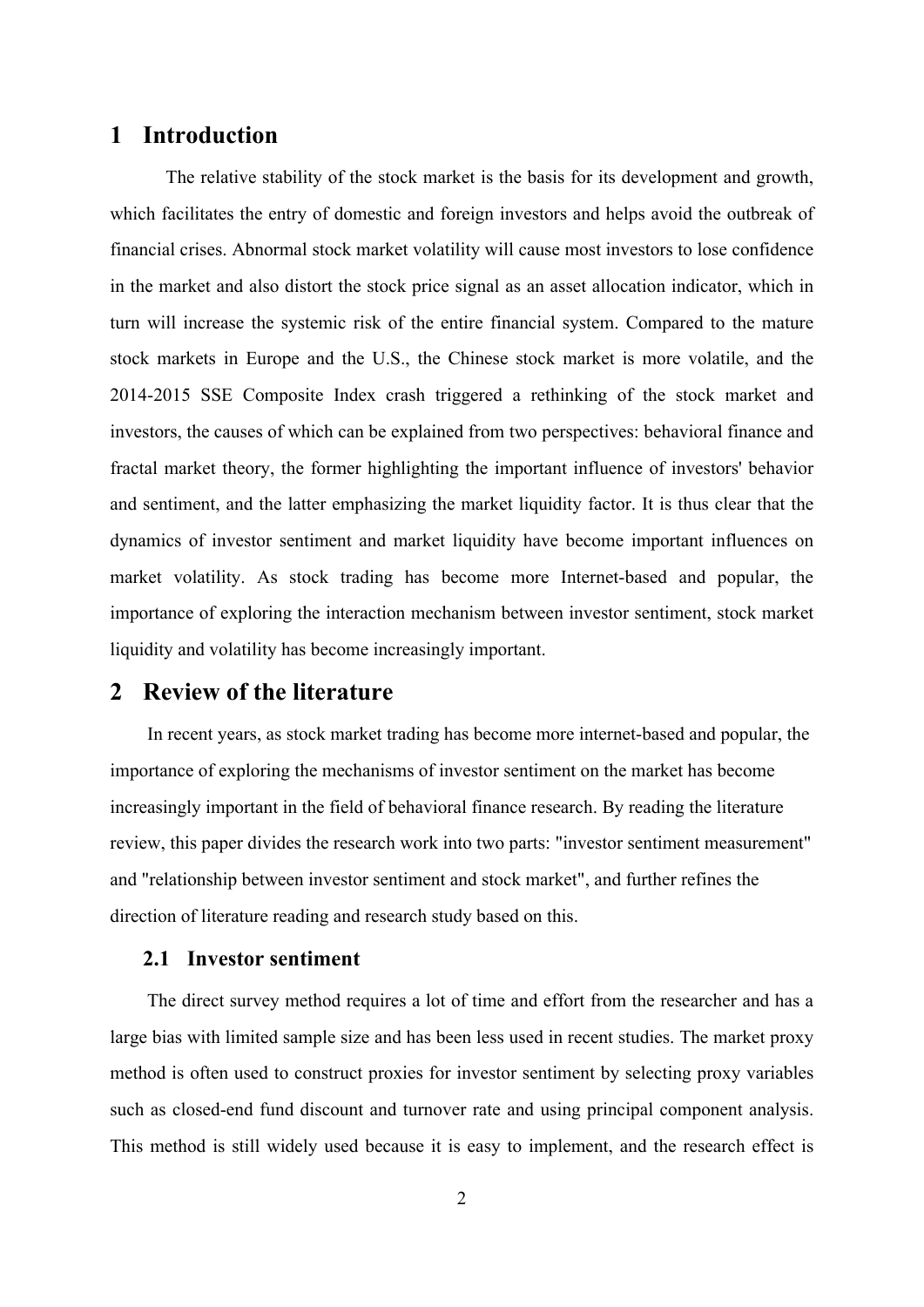more significant. However, it also has the drawback that it can only indirectly reflect investor sentiment. The dictionary method, on the other hand, obtains a weighted investor sentiment indicator by comparing sentiment words appearing in financial texts with a dictionary. This method can directly reflect investor sentiment, which greatly facilitates the research on financial text analysis at home and abroad, but it also has the problem that sentiment indicators are greatly affected by the quality of dictionaries, and the workload of constructing dictionaries is tedious. With the improvement of computer computing power and the continuous update of algorithms in the field of natural language processing, many scholars began to borrow support vector machine (SVM), recurrent neural network (RNN) and long short-term memory unit (LSTM) model algorithms and use machine learning methods to directly extract investor sentiment from financial texts and construct indicators. Such research continues to improve accuracy with the improvement of machine learning modelling algorithms. Huicheng Liu uses bidirectional LSTM to encode news texts and search for contextual sentiment signal features; Yao Qin uses nonlinear autoregressive models to construct a two-stage recurrent neural network time-series-based prediction method to study investor sentiment. Currently, machine learning method is the most cutting-edge direction in the field of investor sentiment measurement, so this paper considers a machine learning approach to study investment sentiment.

Sentiment classification is a subtask in natural language processing tasks. It is essentially the process of analyzing, processing, generalizing and reasoning about subjective texts with emotional overtones. While this paper studies the analysis and processing of stock bar sentiment, sentiment classification is beneficial to the reasonable detection of stock market opinion monitoring.

With the development of computer hardware, a deeper and more complex deep learning model with a deeper network structure, BERT, was thus devised. Studies have found that BERT is more often used in media, political commentary research is For example, Guoshuai Zhang et al. (2020) used a BERT language model to analyse news published by the New York Times to predict future policy changes in the US in the short term; Jiaqi Hou et al. (2020) combined a BERT model with a two-way encoder of transformer to propose a new BERT-att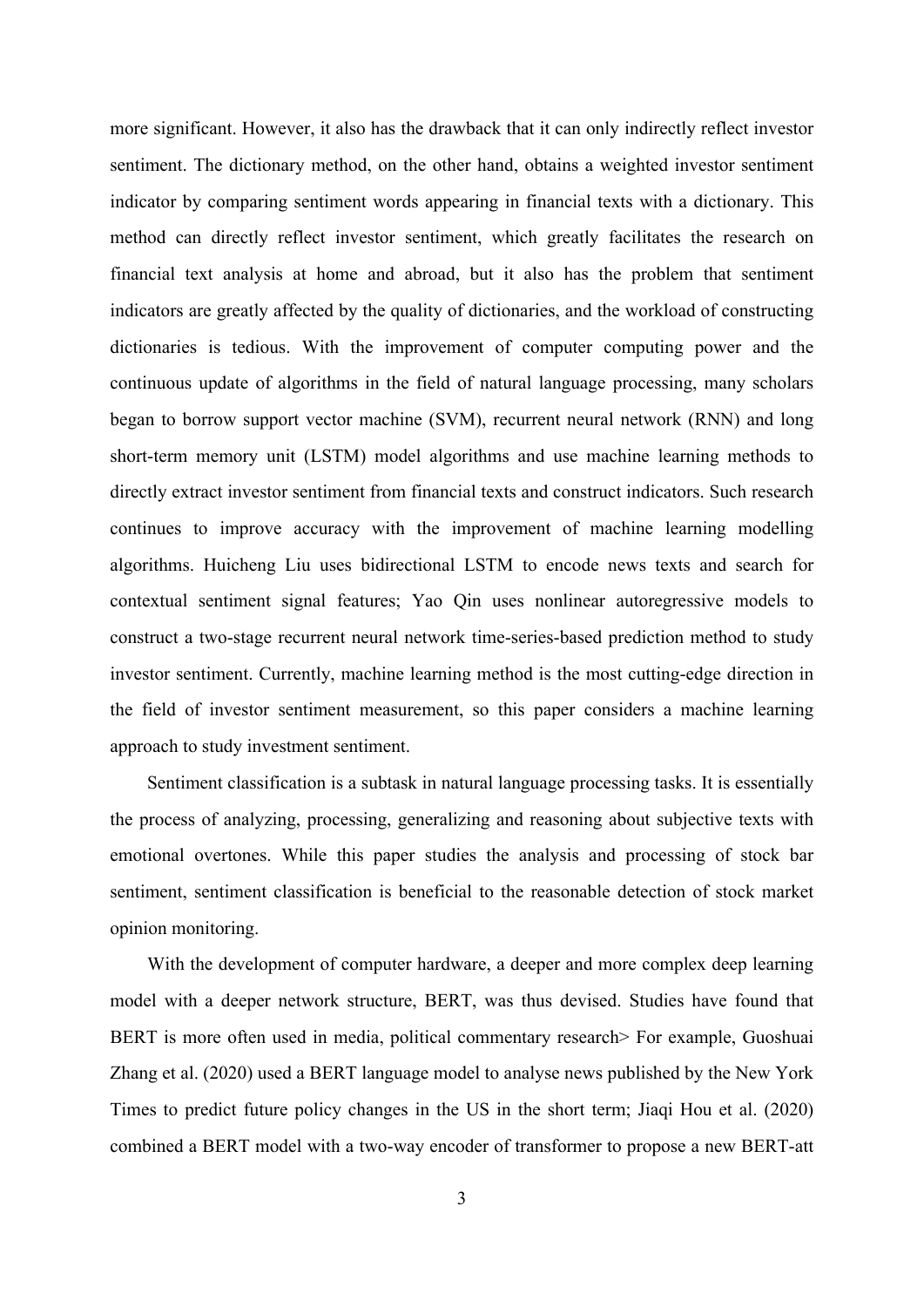and demonstrate that this model is more effective than the leading baseline model for use in areas such as security risk assessment. However, in the field of financial research, there are still few scholars using BERT model in their research, and fewer scholars have open-sourced their debugged and ready-to-use machine models for sentiment judgement. This research hopes to fill in the gaps and lacunae in this area so that future research can continue to advance and optimise in this direction. The research in this paper fine-tunes the BERT pre-training model, one of the most cutting-edge deep learning models in the current computer text processing field, to achieve a more suitable and reliable model for judging Chinese investors' text sentiment BERT model.

#### **2.2 Market liquidity**

Stock market liquidity refers to the phenomenon that the stock market executes a large number of transactions quickly and cheaply without causing significant changes in prices. Liquidity includes several aspects. One is the timeliness of transactions. Second, the low cost of the transaction. Third, the number of tradable stocks is huge. Fourth, the price is low. At present, there are many liquidity indicators used in the research, and different liquidity indicators can be constructed according to the needs of the research direction. Yang Chaojun (2008) proposed a new liquidity index based on the ideas of Amivest liquidity ratio and Hui heubel liquidity ratio. Zeng Zhijian and Luo Changqing (2008) studied the linkage relationship between the liquidity of the two markets by taking the turnover rate as the liquidity variable and using the data of Shanghai stock exchange for one year. It is found that there is no leading lag relationship between the monthly liquidity of stock market and bond market. Wang Yintian et al. (2010) studied the liquidity spillover effect of stock market and bond market, and constructed the liquidity index of liquidity measurement method based on price influence. Han Jinxiao et al. (2017) used crowin and Schultz (2012) price spread indicators to effectively measure the liquidity of China's stock market. In the stock market, turnover rate is the simplest liquidity index.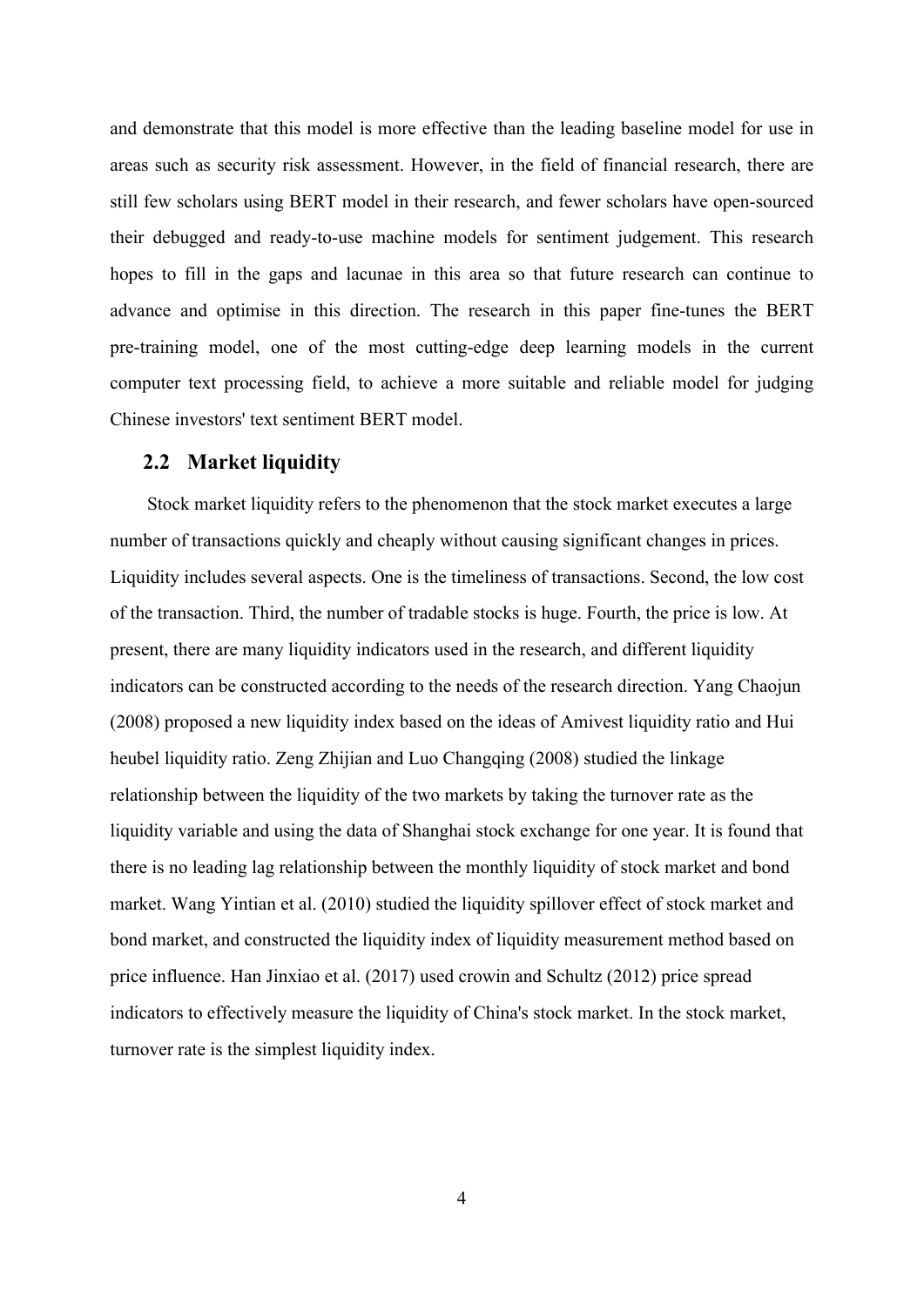#### **2.3 Market Volatility**

Stock market volatility refers to changes in stock prices resulting from changes in expectations of the market due to changes in economic factors, policy factors and market participants' own factors. Stock market volatility is influenced by a variety of factors such as fundamentals, capital, and investor sentiment. For financial markets, volatility is one of the very important characteristics. It reflects changes in the returns of financial assets with each other. The more common measures of volatility in the literature include the variance or standard deviation of returns, the conditional variance of returns, the magnitude of shocks, etc. Engle (1982) distinguished between variance and conditional variance in his study and established the ARCH model, which opened up a new way of thinking in volatility research. GARCH model. Huang, Hainan and Zhong, Wei (2007) proposed the use of GARCH-like models to predict the return volatility of the SZCZ. Wen Dai (2018) uses the ARMA-GARCH models to empirically analyse the returns of specially treated classes of stocks. The existing literature on the study of stock market volatility reveals the aggregation, persistence and asymmetry of security price volatility and validates the applicability of ARCH models in modelling security price volatility. A variety of models currently proposed by domestic and international scholars consider stock market volatility from different aspects and can be selected based on the research needs, based on the actual situation. This paper refers to the realised volatilities in the CSMAR database to construct stock market volatility indicators.

#### **2.4 Investor sentiment correlates with stock liquidity, stock volatility**

In terms of the impact of investor sentiment on liquidity, Chen et al. (2009) studied the link between investor sentiment, market liquidity and investor trading behaviour and found that when investor sentiment tends to be pessimistic, more investors will choose to sell, reducing net market buying and hence market liquidity. Also individual investors are more responsive to changes in sentiment than institutional investors. Using Granger causality, Li Chunhong and Peng Guangyu (2011) find that investor sentiment is the Granger cause of stock liquidity, and that investor sentiment indirectly affects the capitalisation rate of the stock market and the level of economic growth by influencing stock liquidity. Wang Danfeng and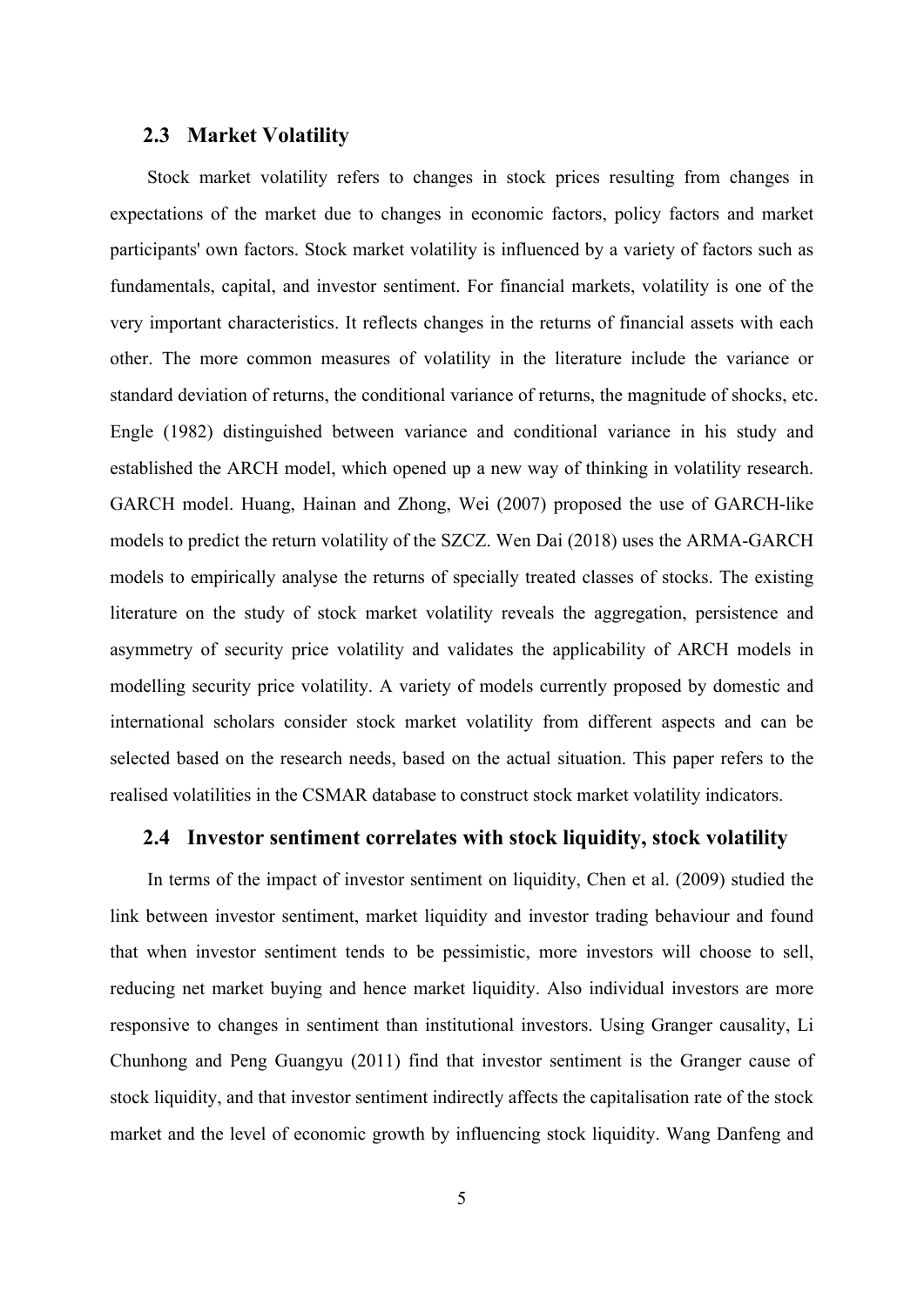Liang Dan (2012) find that changes in investor sentiment increase market liquidity and the effect on the liquidity premium of expected stock returns becomes significant. Liu et al. (2016) find that investor sentiment positively affects market liquidity and that stock market liquidity is relatively weaker the higher the investor's cognitive ability regarding stock market information. In addition, the study found that there is a difference in the degree of influence of positive and negative investor sentiment on stock market liquidity. Yang et al. (2016) studied the impact of local preference and investor sentiment on the stock market and found that the positive impact of local concern on stock trading volume was greater under positive sentiment than under negative sentiment. Using the TVP-SV-SVAR model to analyse the impact of investor sentiment, market liquidity on stock market bubbles, Shi Guangping et al. (2016) found that the impact of investor sentiment on stock market liquidity and the impact of optimism in a bull market is more significant than the impact of pessimism in a bear market. The above literature has examined the impact of investor sentiment on stock market liquidity from different perspectives, and to some extent has identified the differential impact of different types of sentiment on the stock market and its differential performance under different periods.

In terms of the impact of investor sentiment on stock market volatility, Lee et al. (2002) found that investor sentiment has a significant impact on stock market volatility, where positive sentiment diminishes market volatility and negative sentiment increases market volatility. Zhang Zongxin and Wang Hailiang (2013) used principal component analysis to construct an investor sentiment index to analyse the relationship between investor sentiment and stock market volatility and found that investor sentiment has a significant positive impact on market returns and volatility, with higher levels of sentiment leading to greater changes in stock market returns, greater deviation of stock prices from intrinsic value and greater stock market volatility. Hu, Changsheng and Chi, Yangchun (2013) find that both rational and irrational investors are the creators of market volatility and investor sentiment can cause the market to deviate from the rational framework and lead to abnormal volatility. Lu Jianqing and Chen Mingzhu (2013) proposed the hypothesis of "expected emotional spillover effect", suggesting that the psychological expectations of investors at the micro level stimulate the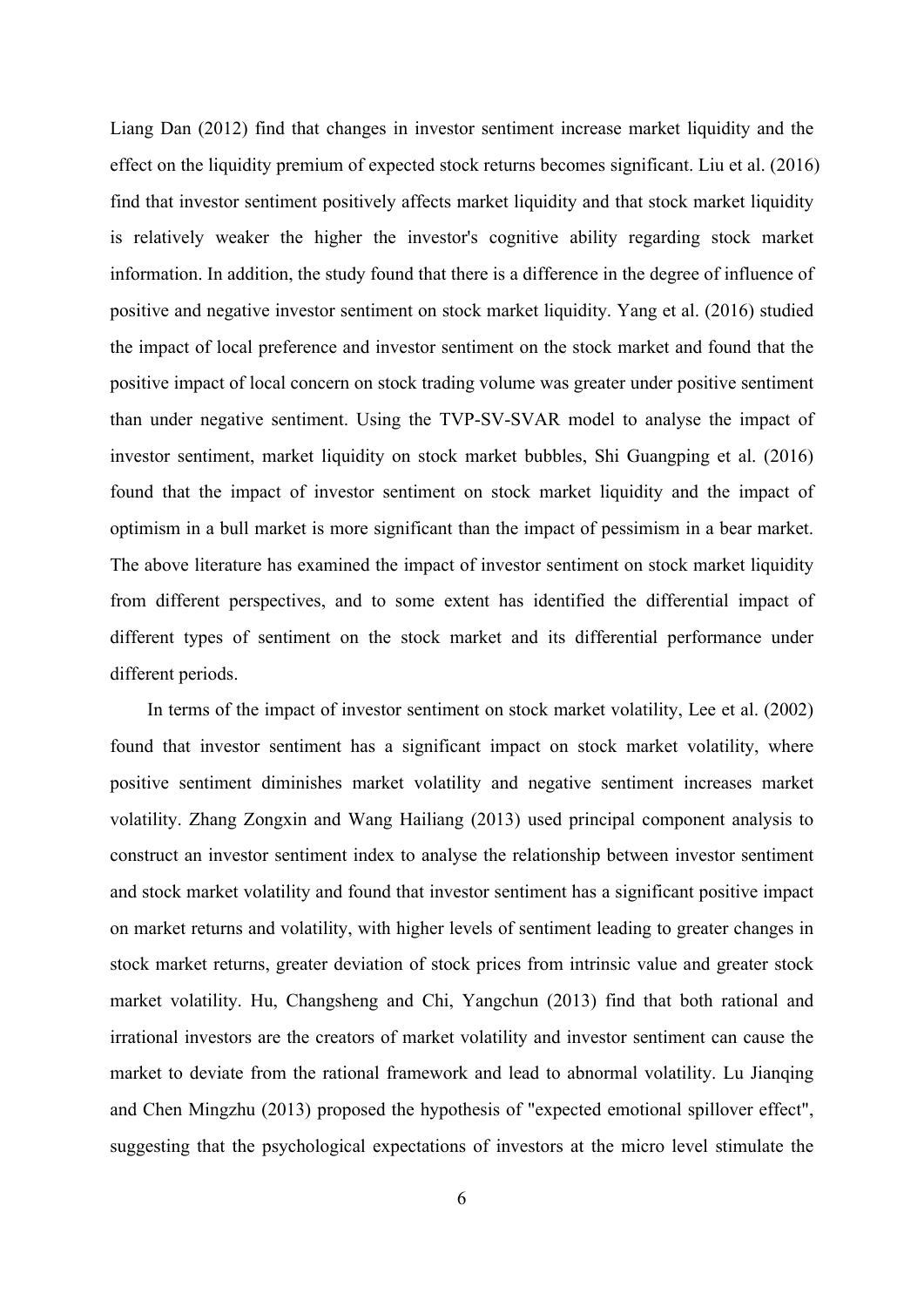herding effect, which induces the "stock market resonance effect" at the macro level and exacerbates stock market volatility. Ba Shu Song (2016) points out that financing and financing will fuel investor sentiment and have an exacerbating effect on market volatility. From different perspectives, the above literature confirms that investor sentiment is one of the systematic risk factors in the stock market and an important factor affecting the volatility of stock market returns.

# **3 Data Processing & Modelling**

#### **3.1 Selection of data**

Considering the selection of the research object, it is necessary to have a better overview of the whole A-share market, which can reflect the actual situation of investor sentiment in an all-round way. In this paper, the stock bar of EastMoney<sup>[3](#page-6-0)</sup> was selected as the source of textual data, and realized volatility  $(RV_t)$  and turnover rate  $(Turn_t)$  were chosen as variables to study the impact of investor sentiment.

#### **3.1.1Selection of text data**

This article crawls the stock bar data from January 1, 2018 to December 31, 2019 for the EastMoney Website stock bar. A number of individual stocks as well as index stock bar data were compared horizontally, and finally the stock bar of SZCZ was selected. Compared to the SSE Composite Index and other index stock bar data, the SZCZ stock bar has the characteristics of suitable data volume, large number of viewers and strong representation. Secondly, the SZCZ contains data on 500 high-quality companies listed on the SZSE, covering various industries. Therefore, SZCZ can reflect the situation of the stock market very well. In terms of text processing, the text analysis standard is followed and non-text items such as duplicate data, tables and HTML tags in the data are removed.

<span id="page-6-0"></span><sup>&</sup>lt;sup>3</sup> According to a 2018 analysis by iResearch, EastMoney is the top financial website in China. It has 78 million hours of active browsing time per month and accounts for 45% of the market share, which is higher than the remaining nine companies in the top 10 companies combined.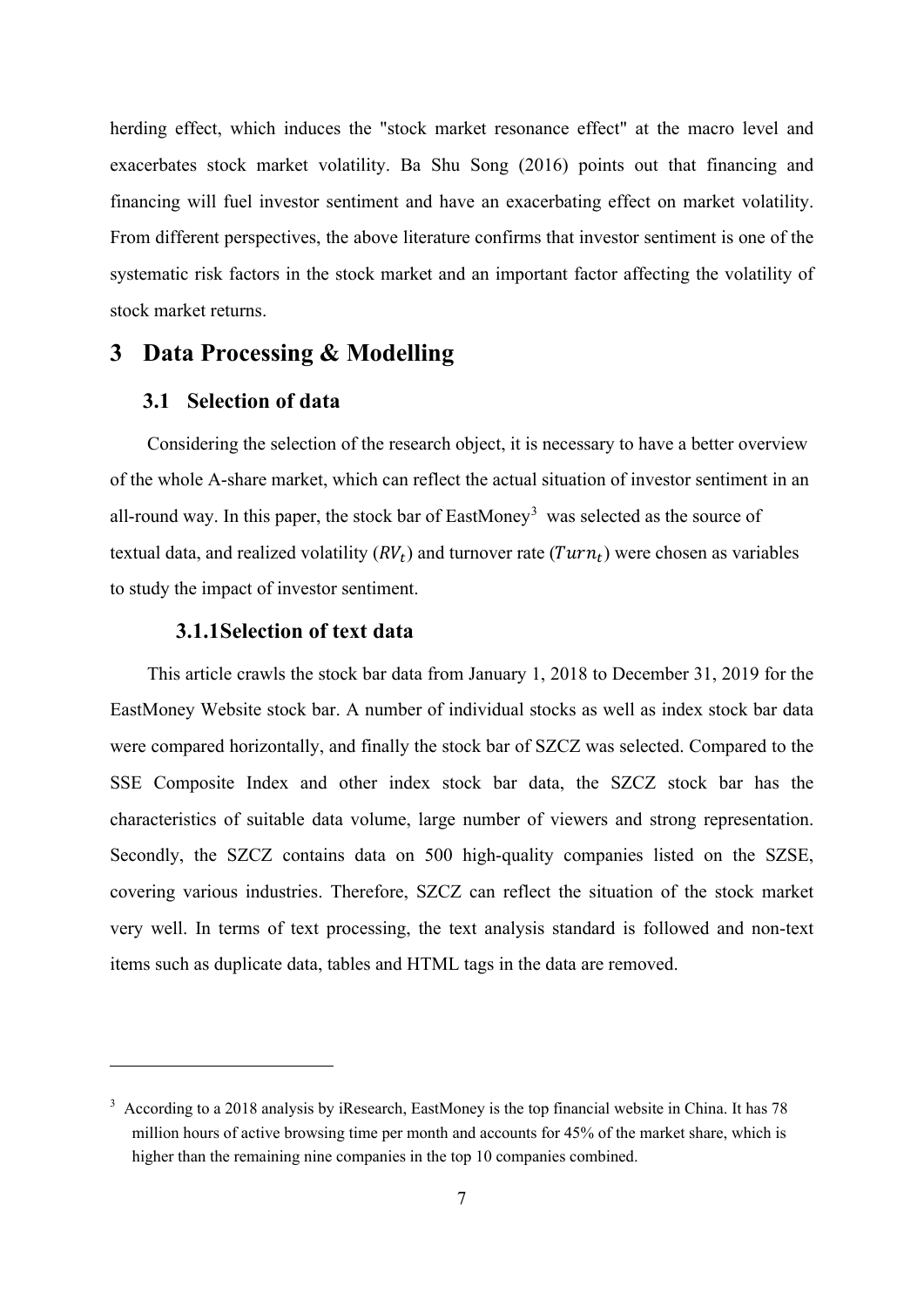| Ranking        | Code      | <b>Abbreviations</b> | Weighting $(\% )$ | Total equity<br>(trillion) |
|----------------|-----------|----------------------|-------------------|----------------------------|
|                | 000333.SZ | Midea Group          | 3.63              | 65.61                      |
| $\overline{2}$ | 000651.SZ | Gree Electric        | 3.10              | 60.16                      |
| 3              | 000858.SZ | Wuliangye            | 2.20              | 37.96                      |
| 4              | 000725.SZ | <b>BOE A</b>         | 2.19              | 347.98                     |
| 5              | 000002.SZ | Vanke A              | 1.88              | 110.39                     |

**Table 1 Selected constituent stocks of the SZCZ as at 1 January 2018**

Note: Data sourced from the Flush iFind database.

| Table 2 Summary information on daily comment statistics |  |  |
|---------------------------------------------------------|--|--|
|                                                         |  |  |

| Date       | Comments                                                         | Readership | Number |
|------------|------------------------------------------------------------------|------------|--------|
|            | There is no doubt that today is another opportunity to dump      |            |        |
| 01/02/2019 | stocks that have risen tremendously. Must face ups and downs     | 2115       | 0      |
|            | with a calm mind.                                                |            |        |
|            | Northbound foreign capital flowed into A-shares with a net       |            |        |
| 01/02/2019 | inflow of over RMB 310 billion. That is good news.               | 1159       | 2      |
|            | A fundamental change in the stock market's internal and external |            |        |
| 01/02/2019 | environment. Don't look at the stock market through the eyes of  |            |        |
|            | a stale bear market. The stock market is opening up in a big way | 921        | 0      |
|            | share prices must gradually rise.                                |            |        |

As the market capitalisation of stocks is constantly changing, the constituent stocks are also constantly changing. Table 1 shows some of the constituent stocks of the SZCZ as at 1 January 2018, but the constituent stocks did not change significantly during the study period of this paper. Therefore, the impact of changes in constituents can be disregarded. In addition, the information we crawled for the daily stock bars included the time, comment content, number of reads and comments, etc., as shown in Table 2.

The statistical information obtained from Table 3 shows that the average comment headline length per day is 62.7 characters and that the content is right-handedly distributed. In contrast to traditional (relatively short) comments, some of the more wordy stock comments in the stock bar data are often copied and pasted from other sources, such as news reports and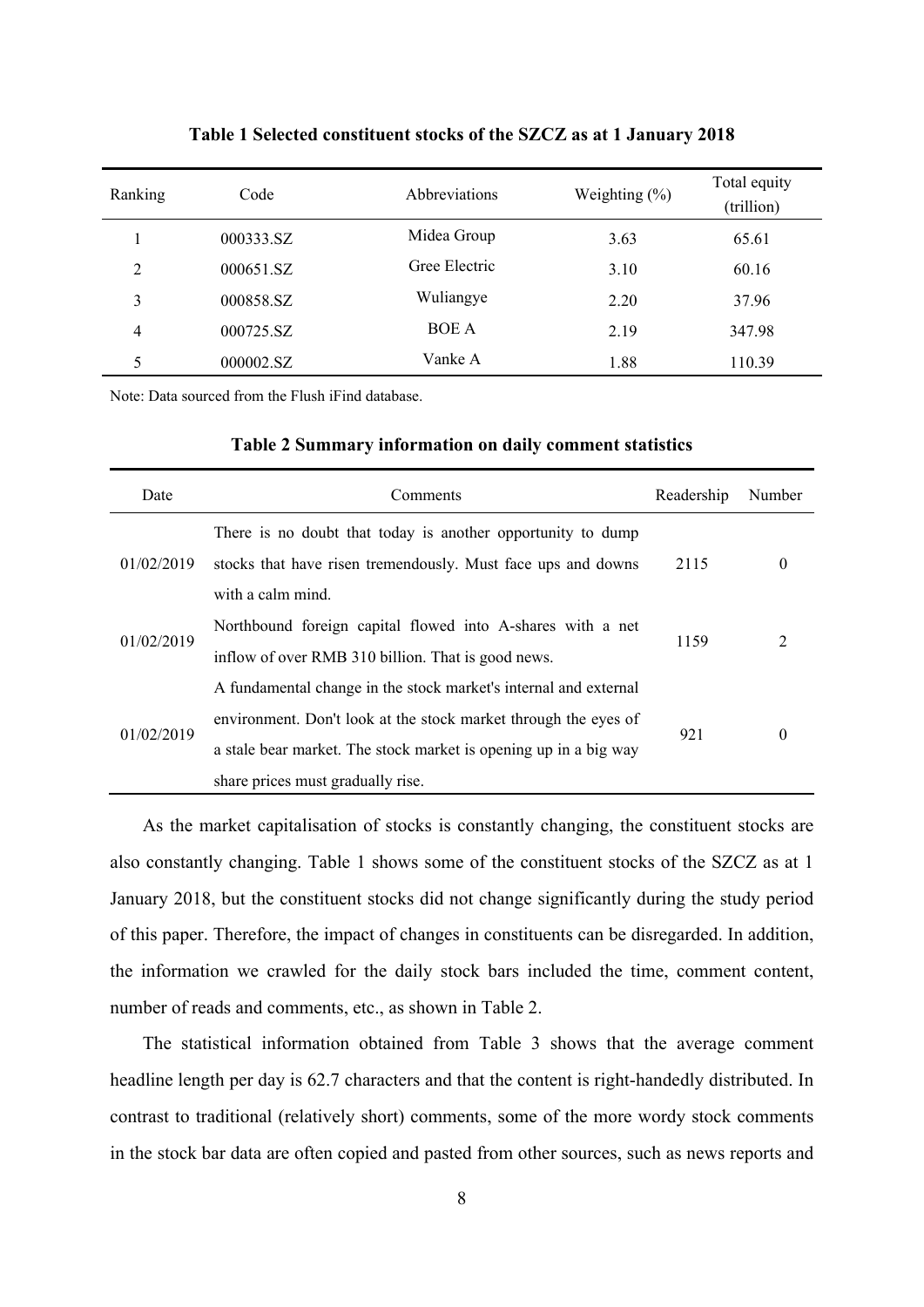analyst reports. Here we use a simple process to eliminate these potentially influential outliers, retaining only those comments with fewer than 150 characters. In addition, given the heterogeneity of daily comment counts and the effect of varying readership on the results, we chose to sort the data by readership, selecting the top 50 data items per day from highest to lowest for the study.

|                          | Mean    | S.D      | <b>Skewness</b> | Min | Max  | Count |
|--------------------------|---------|----------|-----------------|-----|------|-------|
| Data length (characters) | 62.6754 | 169.0293 | 7.9438          |     | 2921 | 39784 |

**Table 3 Basic statistical description of the pre-processed stock bar comment text data**

Note: This table provides summary statistics for the length of comments per day. Sample means, standard deviations (S.D.), maximum and minimum numbers and total number of comments for the variables. The sample contains data on SZCZ stock bar comments for the sample period 1 January 2018 to 31 December 2019.

#### **3.1.2Selection of stock trading data**

This paper selects the SZCZ as the research object, with the help of its daily trading market index, including the data of total market capitalisation, market capitalisation in circulation, total equity, share capital in circulation, turnover rate, P/E ratio and P/N ratio amount on that day. In this paper, the data is obtained through Tushare, an open source Python data API, and the results returned are of the Pandas.DataFrame data type.

|                   | Mean   | S.D    | <b>Skewness</b> | Min  | Max   |
|-------------------|--------|--------|-----------------|------|-------|
| Exchange Rate (%) | 1.2565 | 0.5268 | 2.3546          | 0.66 | 3.99  |
| Volatility $(\%)$ | 1.1936 | 1.0730 | 3.6074          | 0.21 | 12.02 |

**Table 4 Basic statistical description of the indicators for 2018-2019**

As can be seen from Table 4, the average value of stock market volatility and turnover rate is around 1.2% and both show a right-skewed distribution, where stock market volatility is high and the difference between the maximum and minimum values is about 10% which shows that the volatility is more violent.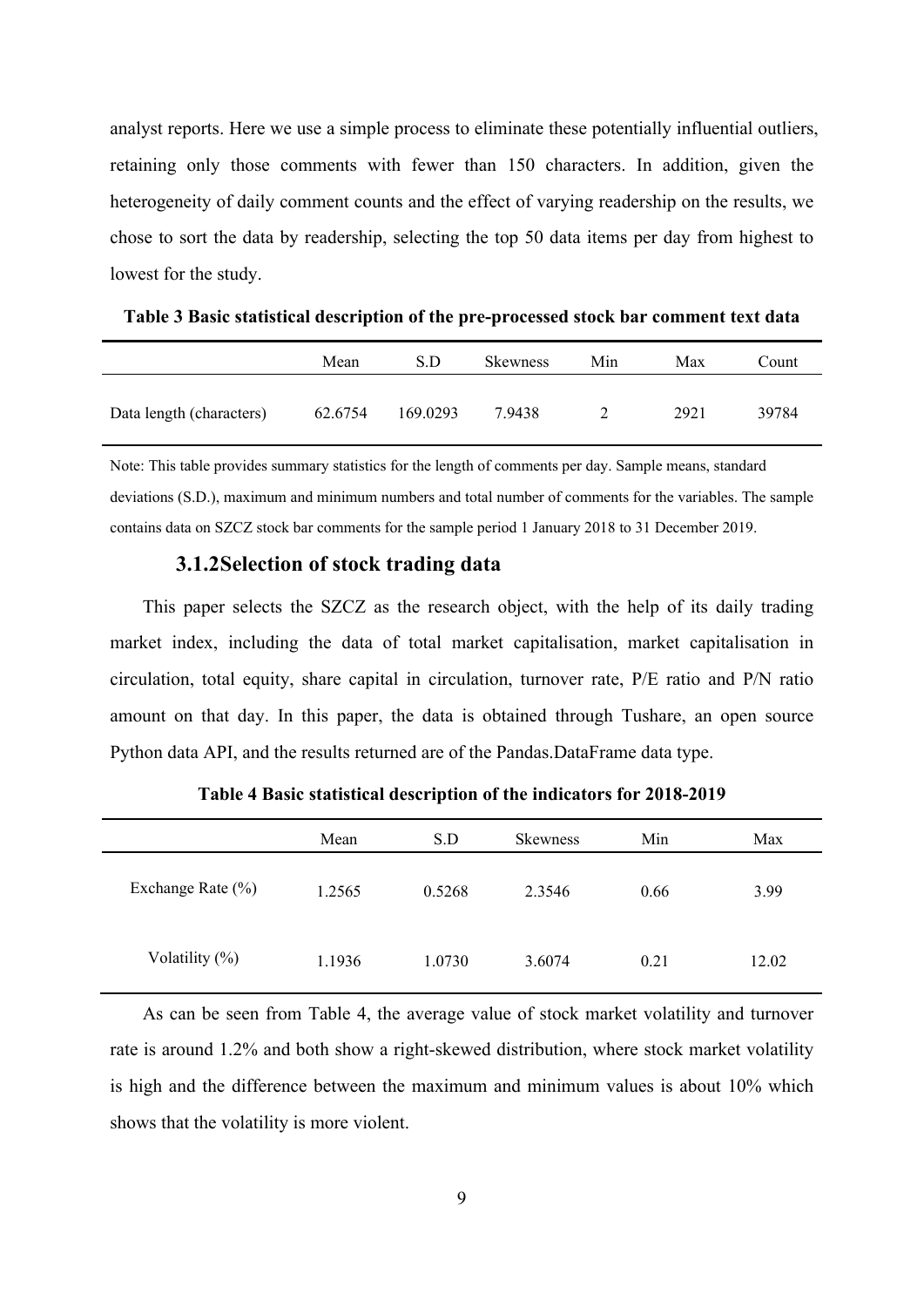#### **3.2 Model construction**

#### **3.2.1Deep learning model design based on financial corpus**

Word Embedding is widely used for pre-training work in NLP (Natural Language Processing) in the era of deep learning. When training with a deep learning model, the trained subsets are transformed into word vectors as the input layer of the neural network. During the training of a deep learning model, the level of results depends heavily on the size of the training set, with larger training sets producing better word vectors. Currently, the vast majority of task models in the field of natural language processing use trained word vectors. During the training of word vectors, the word vectors ignore the contextual ideographs and when words have multiple meanings, they often correspond to the same word vectors. Therefore, in 2018 Devlin et al. (2019) proposed the pre-trained language model BERT, which topped the list of 11 NLP tasks and was a big step forward in the field of NLP. The structure of the BERT model is shown in Figure 1, where  $E_1, E_2, \ldots, E_N$  are the input characters of the model, and the input characters are obtained through a bi-directional Transformer feature extractor to obtain text features, and the input characters are trained to output the corresponding vectors  $T_1, T_2, \ldots, T_N$ .



**Figure 1 BERT model structure**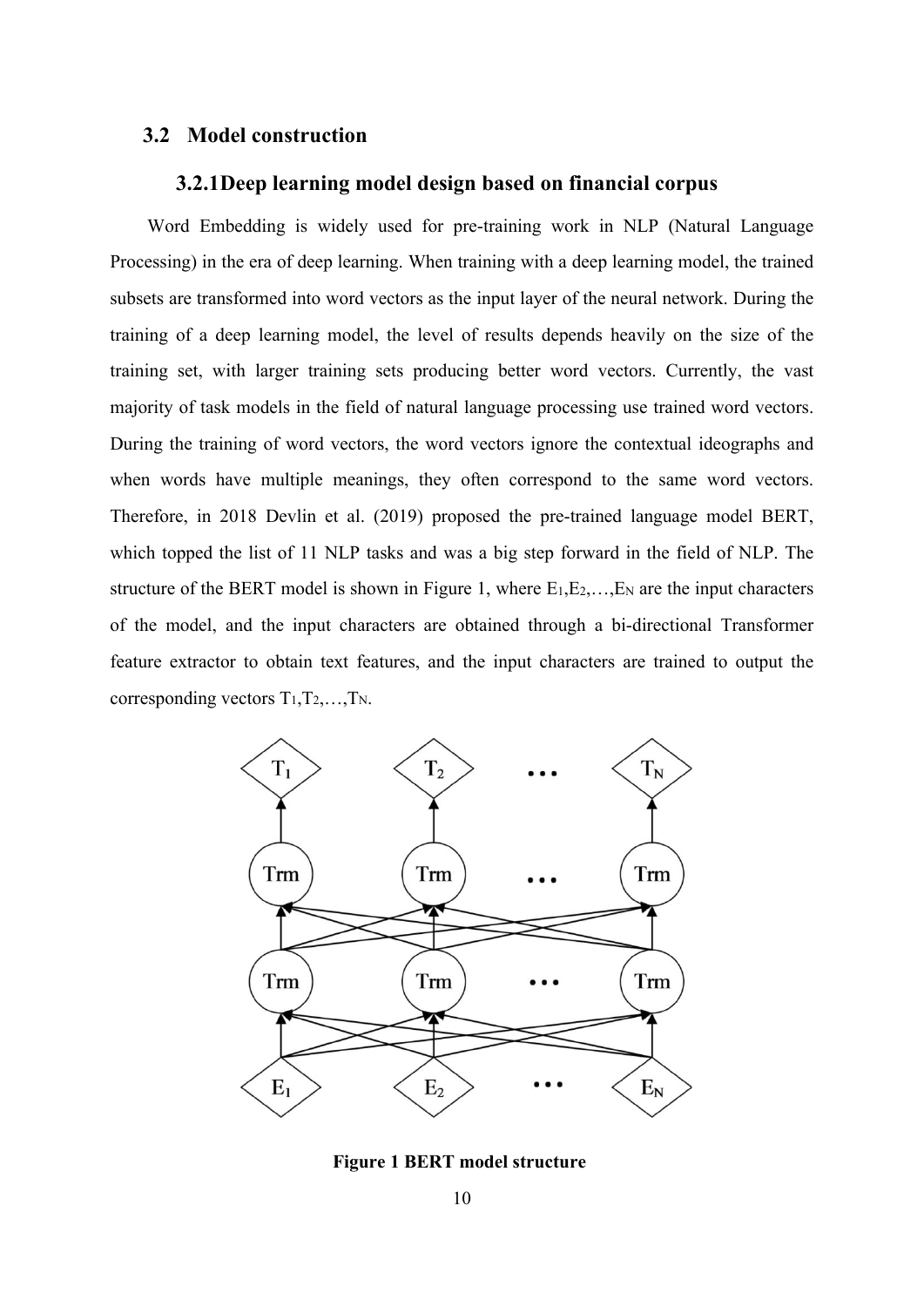| Input                        | (CLS)                   | dog<br>my                      | is.                        | cute              | [SEP]              | he                         | likes             | play                 | ##ing             | [SEP]                      |
|------------------------------|-------------------------|--------------------------------|----------------------------|-------------------|--------------------|----------------------------|-------------------|----------------------|-------------------|----------------------------|
| Token<br>Embeddings          | $E_{[CLS]}$             | $E_{\rm dog}$<br>$E_{\rm{my}}$ | $\mathsf{E}_{\mathsf{is}}$ | $E_{\text{cute}}$ | $E_{\text{[SEP]}}$ | $\mathsf{E}_{\mathsf{ne}}$ | $E_{\text{ikes}}$ | $E_{\rho\text{lay}}$ | $E_{\text{ring}}$ | $\mathsf{E}_{[SEP]}$       |
|                              | ٠                       |                                |                            |                   | ۰                  | ٠                          |                   |                      | ÷                 | ۰                          |
| Segment<br><b>Embeddings</b> |                         | E.<br>Е.                       | Ε.                         | Е.                | Ε.                 | $E_{\rm B}$                | $E_{B}$           | $E_{\rm n}$          |                   |                            |
|                              | ٠                       |                                |                            |                   |                    |                            |                   |                      |                   |                            |
| Position<br>Embeddings       | $\mathsf E_{\mathsf o}$ |                                | F.                         | $E_{4}$           | $E_{\rm c}$        | $E_6$                      |                   | $E_{\phi}$           |                   | $\mathsf{E}_{\mathbf{10}}$ |

**Figure 2 How the BERT model is trained**

As shown in Figure 2, BERT is a model where all layers are trained with contextual semantics, and its input consists of three vectors of Token Embeddings, Segment Embeddings and Position Embeddings, while BERT uses a masked MLM, which masks a part of a word, similar to fill-in-the-blank, and then predicts the masked model, iterating through to achieve contextual training.

BERT is essentially a two-stage NLP model. The first stage is called pre-training, where an existing unlabelled corpus is used to train a language model. In order to improve the accuracy in prediction here, the Chinese BERT pre-training model based on full word coverage (wwm), Chinese-BERT-wwm, released by Joint Laboratory of HIT and iFLYTEK Research (HFL), is used as the pre-training model. after the pre-training, BERT can be used for the task of sentiment recognition of financial entities, which will be used as the output of the next network in sentiment analysis. Depending on the specificity of the financial text, a second stage of fine-tuning the financial text with sentiment annotation locally can be trained to produce a model with higher accuracy in the financial domain.

#### **3.2.2Model training**

In this paper, we use the English roberta wwm large ext L-24 H-1024 A-16 (24-layer, 1024-hidden, 16-heads) pre-trained model published by IIT Xunfei Joint Lab, which uses a 24-layer Transformer with a hidden layer dimension of 1024 and a total model size of 330MB. The model is trained with a batch size of 16, a learning rate of 2e-5, and a max seq length of 128. The emotions are labeled using three categories, with 0 indicating negative emotions, 1 indicating neutral emotions, and 2 indicating positive emotions. indicates positive sentiment.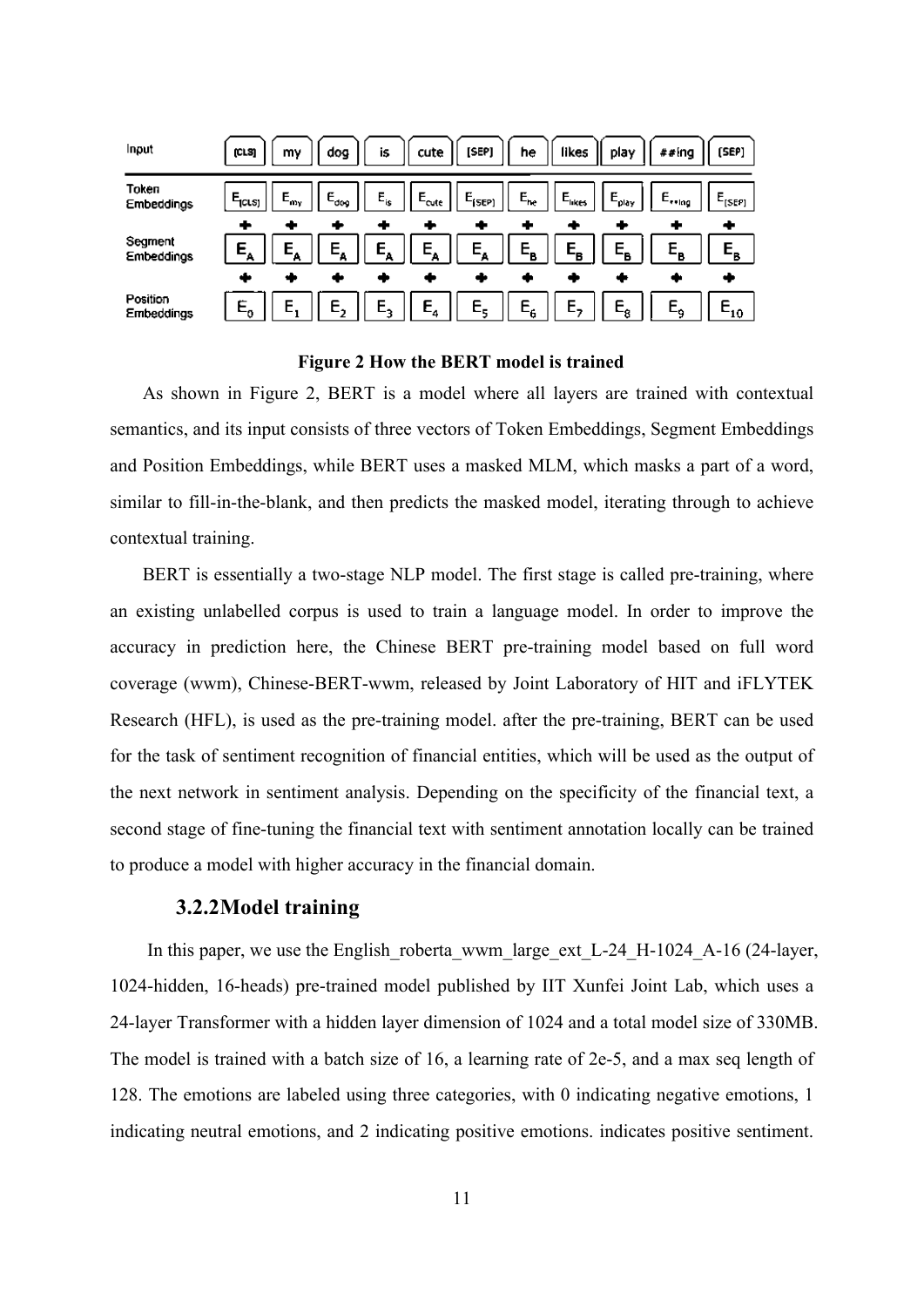Among the data crawled from January 1, 2018 to December 30, 2019, 4,000 data were randomly selected for the annotation of artificial emotions, and the annotated data were divided into a training set and a test set in the ratio of 8:2 for training. As shown in Table 5, the data processed included Sentiment 0 for negative, 1 for neutral, 2 for positive, Positive\_Pro for the probability of the text belonging to positive sentiment, and Negative\_Pro for the probability of belonging to negative sentiment.

| Date       | Comments                               | Sentiment      | Positive Pro | Negtive Pro |  |
|------------|----------------------------------------|----------------|--------------|-------------|--|
|            | A once-in-a-decade opportunity to      |                |              |             |  |
|            | double your wealth. Do you want to     |                |              |             |  |
| 12/21/2018 | achieve wealth freedom? Take the       | $\overline{2}$ | 0.99148      | 0.00852046  |  |
|            | plunge now and make your dreams        |                |              |             |  |
|            | come true.                             |                |              |             |  |
|            | Previous couplet: Borrow from the      |                |              |             |  |
|            | east wall to make up for the west wall |                | 0.0499047    |             |  |
| 12/21/2018 | and run out of money year after year.  |                |              |             |  |
|            | The next couplet: borrowing new to     | $\overline{0}$ |              | 0.950095    |  |
|            | pay off old, losing money year after   |                |              |             |  |
|            | year.                                  |                |              |             |  |
| 12/21/2018 | How far is A-share from collapse?      | $\overline{0}$ | 0.042031     | 0.957969    |  |

#### **Table 5 Selected sample data**

#### **3.2.3Investor sentiment indicators based on stock reviews**

Drawing on the method proposed by Antweiler and Frank (2004) for constructing bullish indicators based on the classification of stock bar posts.

$$
Sent_t = \frac{M_t^{pos} - M_t^{neg}}{M_t^{pos} + M_t^{neg}} \quad (1)
$$

In equation (1)  $M_t^c = \sum_{i \in D(t)} \omega_i \chi_i^c$  represents the sum of the weighted number of messages of type *c*∈*{pos,neu,neg}* over a period of time *D(t)* where *pos* represents positive sentiment, *neg* represents negative sentiment, *neu* represents neutral sentiment and  $\chi_i^c$  is the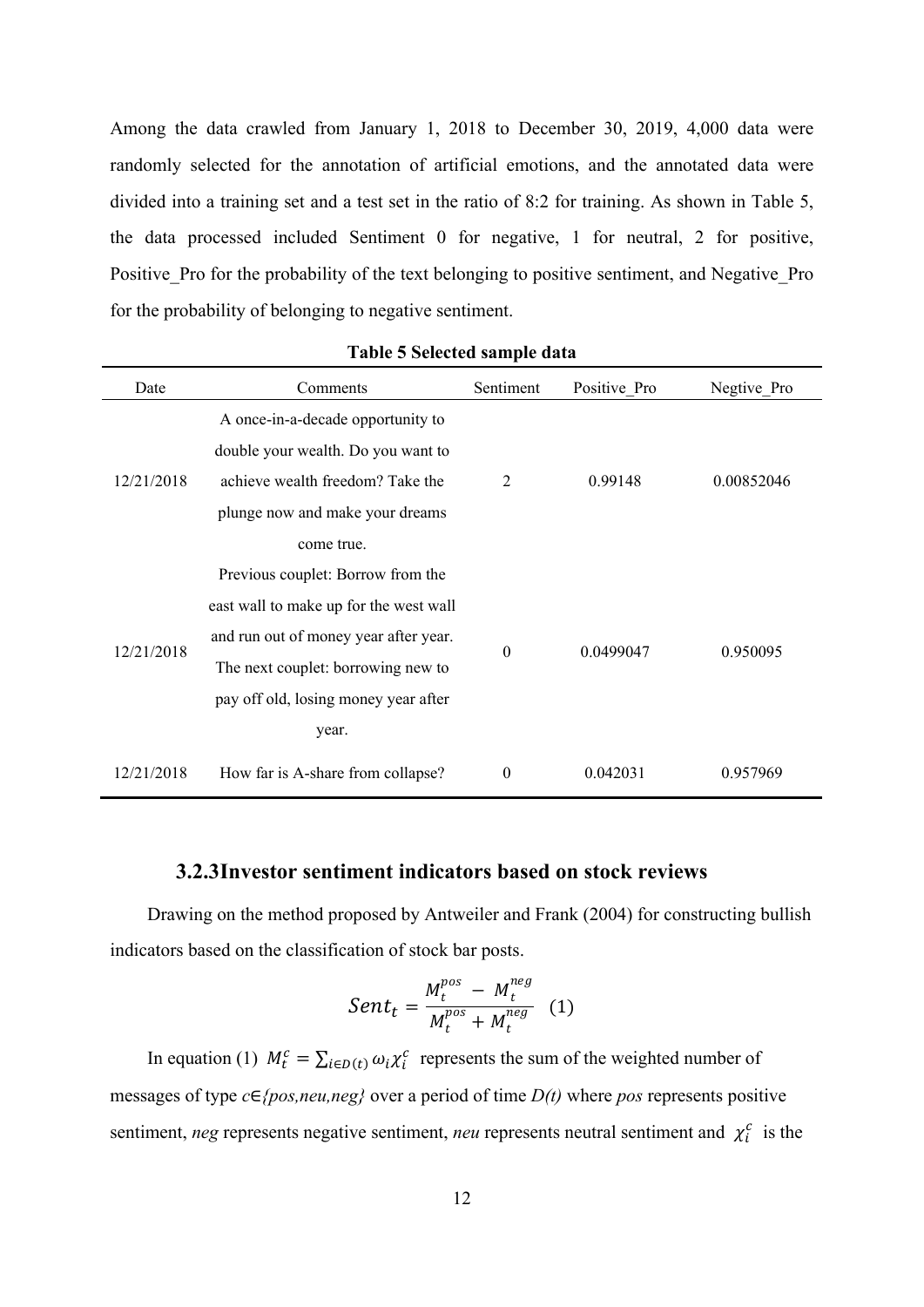indicator variable. In particular, when the weights are all equal to 1,  $M_t^c$  is equal to the total number of messages of type  $c$  over time  $D(t)$ . The stock comment sentiment indicator  $Sent_t$ , between -1 and 1, expresses the relative bullishness of investors and is independent of the total number of posts. Figure 3 shows that sentiment is predominantly negative, with negative sentiment being concentrated in 2018, which is associated with the one-sided downward trend in 2018.



**Figure 3 Scatterplot of the distribution of emotions**

### **4 Empirical analysis**

# **4.1 ADF**

The three indicators, investor sentiment ( $Sent_t$ ), realised volatility ( $RV_t$ ) and turnover rate ( $Turn<sub>t</sub>$ ), are first tested for stationarity. The experimental results show that the series of investor sentiment ( $Sent<sub>t</sub>$ ) and realised volatility ( $RV<sub>t</sub>$ ) is integrated of order 0, while the series of turnover rate  $(Turn<sub>t</sub>)$  is integrated of order 1 at the 1% significance level.

|           | Inspection forms $(C, T, L)$ | t-statistic | p-value     |
|-----------|------------------------------|-------------|-------------|
| $Sent_t$  | (1,0,1)                      | $-10.89045$ | $0.0000***$ |
| $RV_t$    | (1,0,2)                      | $-6.132106$ | $0.0000***$ |
| $dTurn_t$ | (1,0,4)                      | $-14.31729$ | $0.0000***$ |

**Table 6 Summary of the results of the tests for the stability of variables**

 $(C, T, L)$  denote the intercept term, trend term and lag order respectively in the ADF test model. \*\*\* denotes significant at 1% confidence level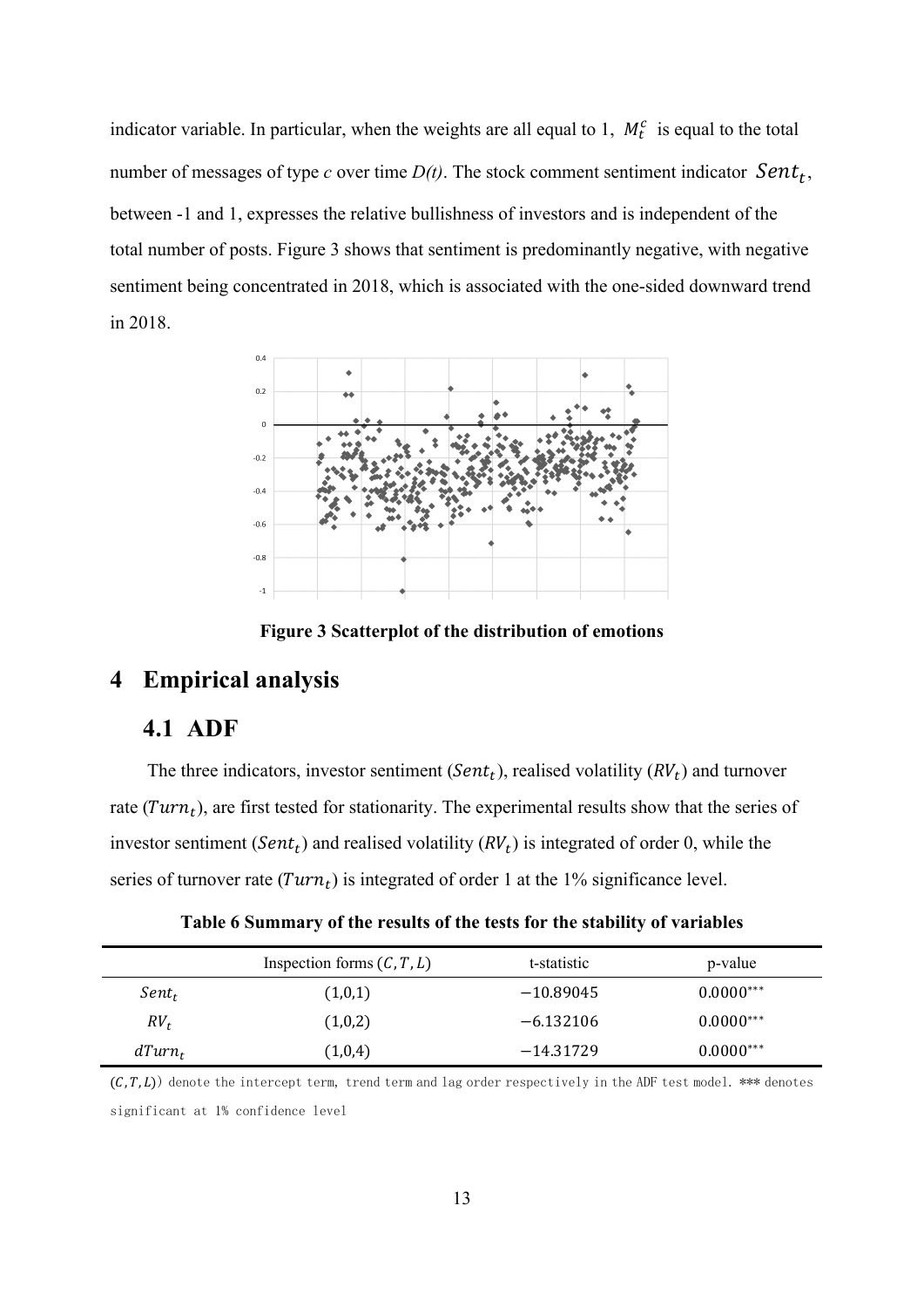# **4.2 TVP-VAR modelling**

The TVP-VAR model assumes that the variance of the coefficients and error terms is time-varying, satisfying a first-order stochastic wandering process. The time-varying nature allows the model to better capture possible, non-linear, asymptotic linkage changes or structural shifts in investor sentiment and stock market volatility. However, time-variability also makes it difficult for traditional likelihood function methods to reliably estimate parameters, and Nakajima (2011) proposes to overcome the shortcomings of traditional estimation methods by means of Markov Monte Carlo algorithms (MCMC). Firstly, the prior distribution of the time-varying parameters is set empirically. Secondly, a random sample of state vectors is drawn iteratively by the Markov Monte Carlo algorithm. When the relevant conditions are satisfied, the state transfer matrix of the Markov chain will converge to a stable probability distribution. The set of samples selected after convergence and satisfying the smooth distribution can effectively simulate the conditional posterior distribution of the time-varying parameters, and thus achieve statistical inference of the parameters.

The optimal lag order of the VAR model is judged to be 3rd order based on the results of the synthesis of the six judged indicator criteria (LogL, LR, FPE, AIC, SC, HQ). Drawing on Nakajima (2011) and Zheng Tingguo et al. (2018), this paper develops the following time-varying parametric vector autoregressive (TVP-VAR) model for investor sentiment (Sent<sub>t</sub>), realized volatility ( $RV<sub>t</sub>$ ) and first-order difference series of turnover rates ( $dTurn<sub>t</sub>$ ).

$$
A_t y_t = F_{1t} y_{t-1} + F_{2t} y_{t-2} + F_{3t} y_{t-3} + u_t, \quad u_t \sim N(0, \Sigma_t \Sigma_t)
$$
 (2)

The vector  $y_t$  is a  $3 \times 1$  dimensional column vector (*Sent<sub>t</sub>*,  $RV_t$ ,  $dTurn_t$ ).  $F_{1t}$ ,  $F_{2t}$ ,  $F_{3t}$  is a 3 × 3 dimensional matrix of time-varying coefficients. The random perturbation term  $\varepsilon_t$  is a 3 × 1 dimensional column vector reflecting the structural shocks.  $\Sigma_t$  is a diagonal matrix with the standard deviation ( $\sigma_{1t}$ ,  $\sigma_{2t}$ ,  $\sigma_{3t}$ ) of the random perturbation term as an element.  $A_t$  is a lower triangular matrix with diagonal element 1 reflecting the simultaneous relationships between the different variables influenced by the structural shocks, which can be obtained by recursive identification.

Deforming equation (2) and adding the intercept term gives the final form of the equation.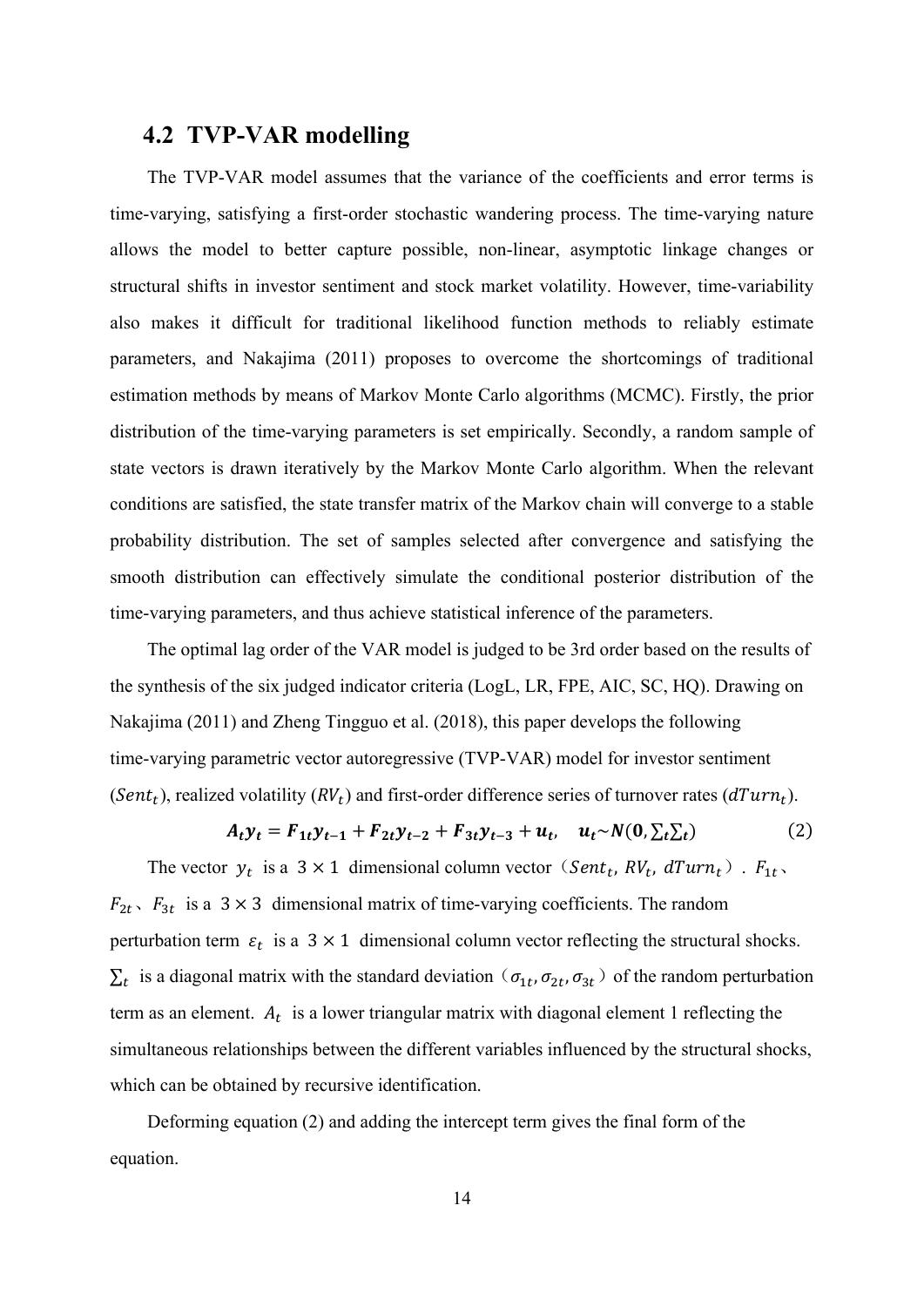$$
y_t = C_t + B_{1t}y_{t-1} + B_{2t}y_{t-2} + B_{3t}y_{t-3} + e_t, \quad e_t \sim N(0, A_t^{-1} \Sigma_t \Sigma_t A_t'^{-1})
$$
(3)

Where  $B_{it} = A_t^{-1} F_{it}$  ( $i = 1,2,3$ ), stack the elements of  $B_{it}$  in rows to form the 27  $\times$  1 dimensional column vector  $\beta_t$  and and stack the lower triangular elements on the non-diagonal of  $A_t$  in rows to form the column vector  $a_t$ .  $e_t = A_t^{-1} \sum \varepsilon_t (\varepsilon_t \sim N(0, I_3))$ ,  $h_t = (h_{1t}, h_{2t}, h_{3t})'$ , and satisfy $h_{jt} = log \sigma_{jt}^2$  ( $j = 1,2,3$ ).

Assume that all the parameters in equation (3) satisfy a first-order random walk process and that the error term follows the following distribution.

$$
\beta_{t+1} = \beta_t + u_{\beta t}, \qquad a_{t+1} = a_t + u_{at}, \qquad h_{t+1} = h_t + u_{ht}
$$
  

$$
\begin{pmatrix} \varepsilon_t \\ u_{\beta t} \\ u_{at} \\ u_{ht} \end{pmatrix} \sim N \begin{pmatrix} \int_0^T \begin{pmatrix} 0 & 0 & 0 \\ 0 & \sum_{\beta} & 0 & 0 \\ 0 & 0 & \sum_{a} & 0 \\ 0 & 0 & 0 & \sum_{h} \end{pmatrix} \\ (\Sigma_{\beta})_t^{-2} \sim \text{Gamma}(20, 10^{-4}), \qquad (\Sigma_a)_t^{-2} \sim \text{Gamma}(4, 10^{-4}),
$$
  

$$
(\Sigma_h)_t^{-2} \sim \text{Gamma}(4, 10^{-4})
$$

Referring to the model setup of Tingguo Zheng (2018), the following initial states are assumed.

$$
\beta_0 \sim N(\mu_{\beta_0}, \Sigma_{\beta_0}), \quad a_0 \sim N(\mu_{a_0}, \Sigma_{a_0}), \quad h_0 \sim N(\mu_{h_0}, \Sigma_{h_0})
$$
  

$$
\mu_{\beta_0} = \mu_{a_0} = \mu_{h_0} = 0, \quad \Sigma_{\beta_0} = \Sigma_{a_0} = \Sigma_{h_0} = 10 \times I
$$

### **4.3 Granger causality test**

Granger causality tests are conducted on investor sentiment  $(Sent<sub>t</sub>)$ , realised volatility  $(RV_t)$  and first-order difference series of turnover rates  $(dTurn_t)$ . The lag order is consistent with the TVP-VAR model (3rd order) and the experimental results are as follows.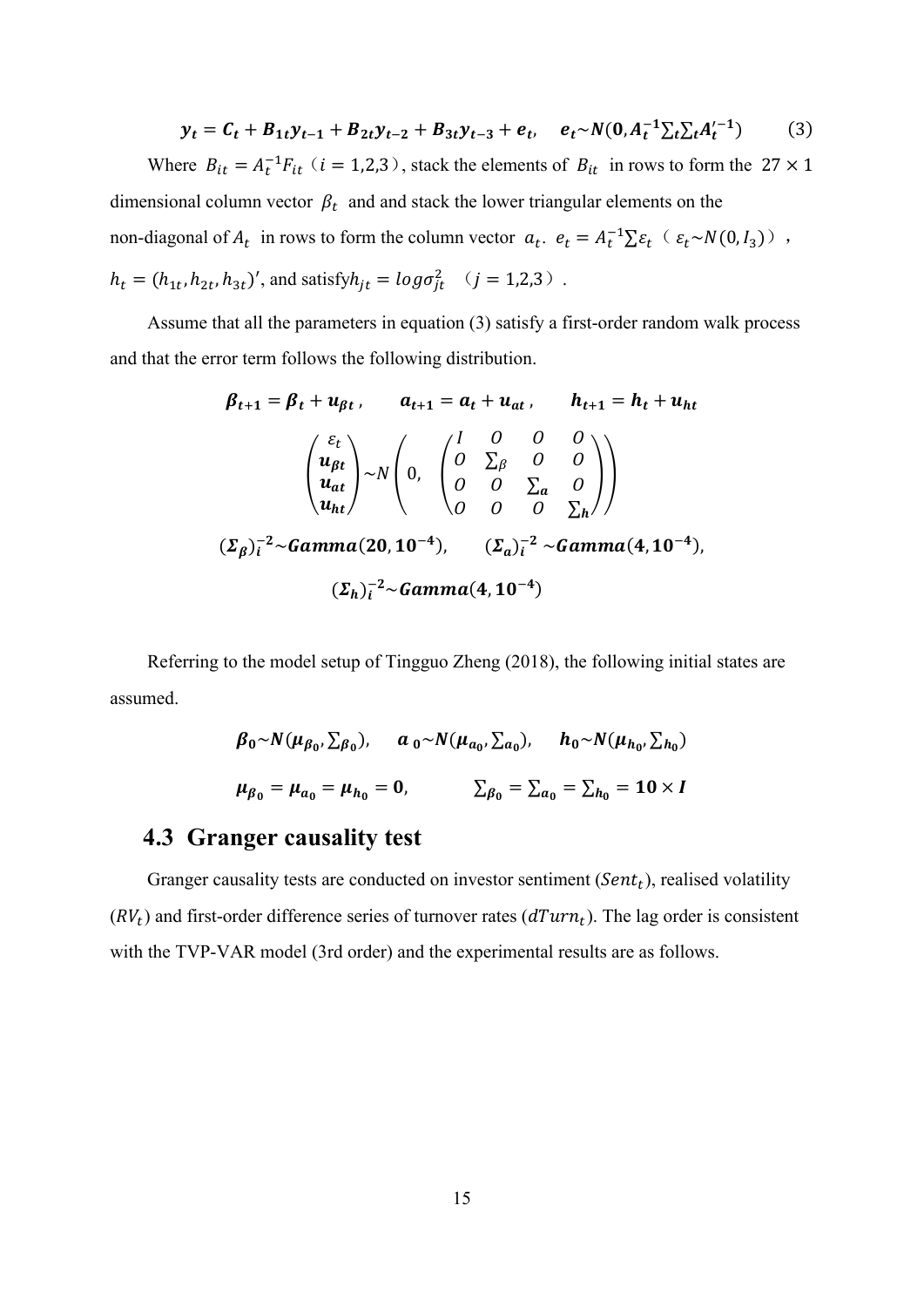| Original assumptions                                                    | F-statistic | p-value  |
|-------------------------------------------------------------------------|-------------|----------|
| Sent <sub>t</sub> is not the Granger cause of the change in $dTurn_t$ . | 2.48165     | 0.0603   |
| $dTurn_t$ is not the Granger cause of the change in Sent <sub>t</sub>   | 3.14444     | 0.0250   |
| $RVt$ is not the Granger cause of the change in $dTurnt$                | 9.50156     | $4.E-06$ |
| $dTurn_t$ is not the Granger cause of the change in $RV_t$              | 1.16143     | 0.3240   |
| $RVt$ is not the Granger cause of the change in Sent <sub>t</sub>       | 0.87328     | 0.4548   |
| Sent <sub>t</sub> is not the Granger cause of the change in $RVt$       | 2.84445     | 0.0373   |

**Table 7 Granger causality test table**

The test results indicate that the original hypothesis of "investor sentiment ( $Sent<sub>t</sub>$ ) is not a Granger cause of change in turnover rate  $(dTurn<sub>t</sub>)$ " is rejected at the 10% significance level. At the 5% significance level, the original hypothesis that "the turnover rate  $(dTurn_t)$  is not a Granger cause of the change in investor sentiment  $(Sent<sub>t</sub>)$ " and "investor sentiment  $(Sent<sub>t</sub>)$  is not a Granger cause of the change in realized volatility  $(RV_t)$ " is rejected. The original hypothesis of "investor sentiment  $(Sent<sub>t</sub>)$  is not the Granger cause of changes in realized volatility  $(RV_t)$ ". At 1% significance level, the original hypothesis of "realized volatility  $(RV_t)$ " is not a Granger cause of change in turnover rate  $(dTurn<sub>t</sub>)$ " is rejected. That is, the pre-existing changes in investor sentiment can effectively explain the fluctuations in turnover and volatility. Pre-existing changes in turnover can effectively explain pre-existing changes in investor sentiment. The prior period change in volatility can effectively explain the volatility of turnover.

### **4.4 Analysis of experimental results**

Set the number of iterations of the Markov Monte Carlo algorithm to 11,000. The first 1,000 "pre-burn" samples were discarded and the last 10,000 samples that satisfied the smooth distribution were used for estimation. The results of the estimation of the TVP-VAR model based on the Markov Monte Carlo algorithm are as follows.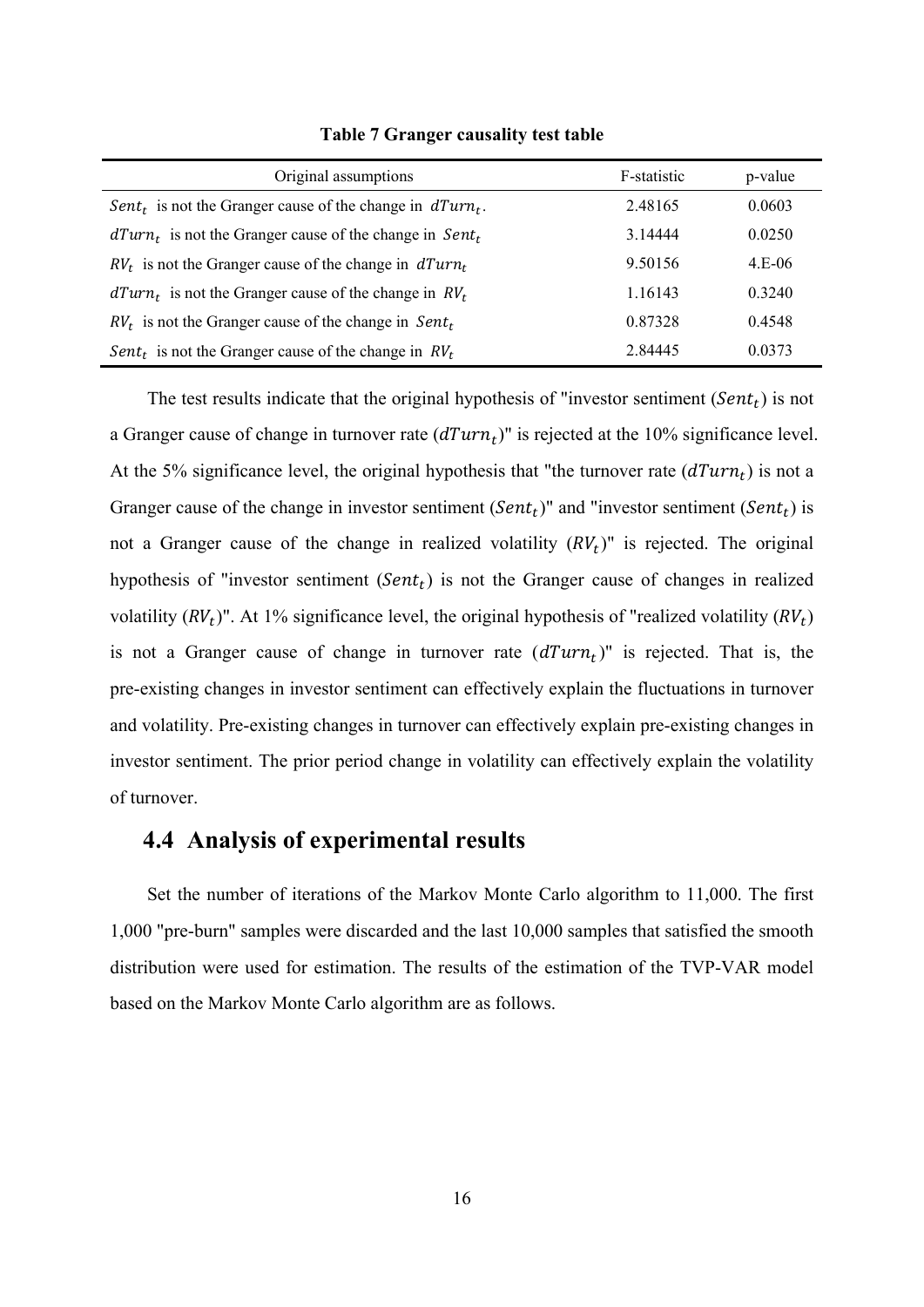|                         |        |        | 95% confidence   | Geweke diagnostic | Invalid impact |
|-------------------------|--------|--------|------------------|-------------------|----------------|
| Parameters              | Ave.   | S.D    |                  |                   |                |
|                         |        |        | interval         | values            | factor         |
| $(\Sigma_{\beta})_1$    | 0.0023 | 0.0003 | [0.0018, 0.0029] | 0.864             | 28.76          |
| $(\Sigma_{\beta})_2$    | 0.0023 | 0.0003 | [0.0018, 0.0029] | 0.928             | 21.76          |
| $(\Sigma_a)_1$          | 0.0068 | 0.0021 | [0.0038, 0.0113] | 0.900             | 99.99          |
| $(\mathbf{\Sigma}_h)_1$ | 0.0064 | 0.0028 | [0.0033, 0.0135] | 0.204             | 168.34         |
| $(\Sigma_h)_2$          | 0.7354 | 0.0841 | [0.5844, 0.9123] | 0.374             | 45.01          |

**Table 8 Table of estimation results of TVP-VAR model based on MCMC algorithm**

The experimental results show that all estimated parameter values fall within their 95% confidence intervals and that the Geweke diagnostic values for all parameters do not exceed the critical value at the 5% significance level. In other words, the Markov chains of all parameter estimates are satisfying convergence. In summary, it can be seen that the parameter estimates possess validity characteristics.

# **4.4.1 Impulse response analysis with different lags**

Referring to the studies of Yang, Wenqi et al. (2020) and Ren, Yongping et al. (2020), lags of 1 day, 7 days (one week) and 14 days (two weeks) are chosen as proxies to investigate the effects of unit shock variables on the formation of the shocked variables in the short, medium and long run, respectively.

# **Mechanisms of influence between investor sentiment and stock market liquidity at different lags**

The impulse response of investor sentiment to stock market liquidity indicators is constant and positive throughout the study time period, with some time-varying effects. The impact of shocks from changes in investor sentiment on stock market liquidity increases slowly with a lag of 1 period between June 2018 (around  $t=100$ ) and July 2019 (around t=360). That is, when investors are confronted with changes in the equity market and after a period of confirmation of a bear market (around  $t=20$ ), uncertainty about the future movement and duration of the market as well as risk averse preferences may lead them to trade frequently and thus make the market overreact. This effect continues until the investor enters a bull market (around t=246) after a period of confirmation.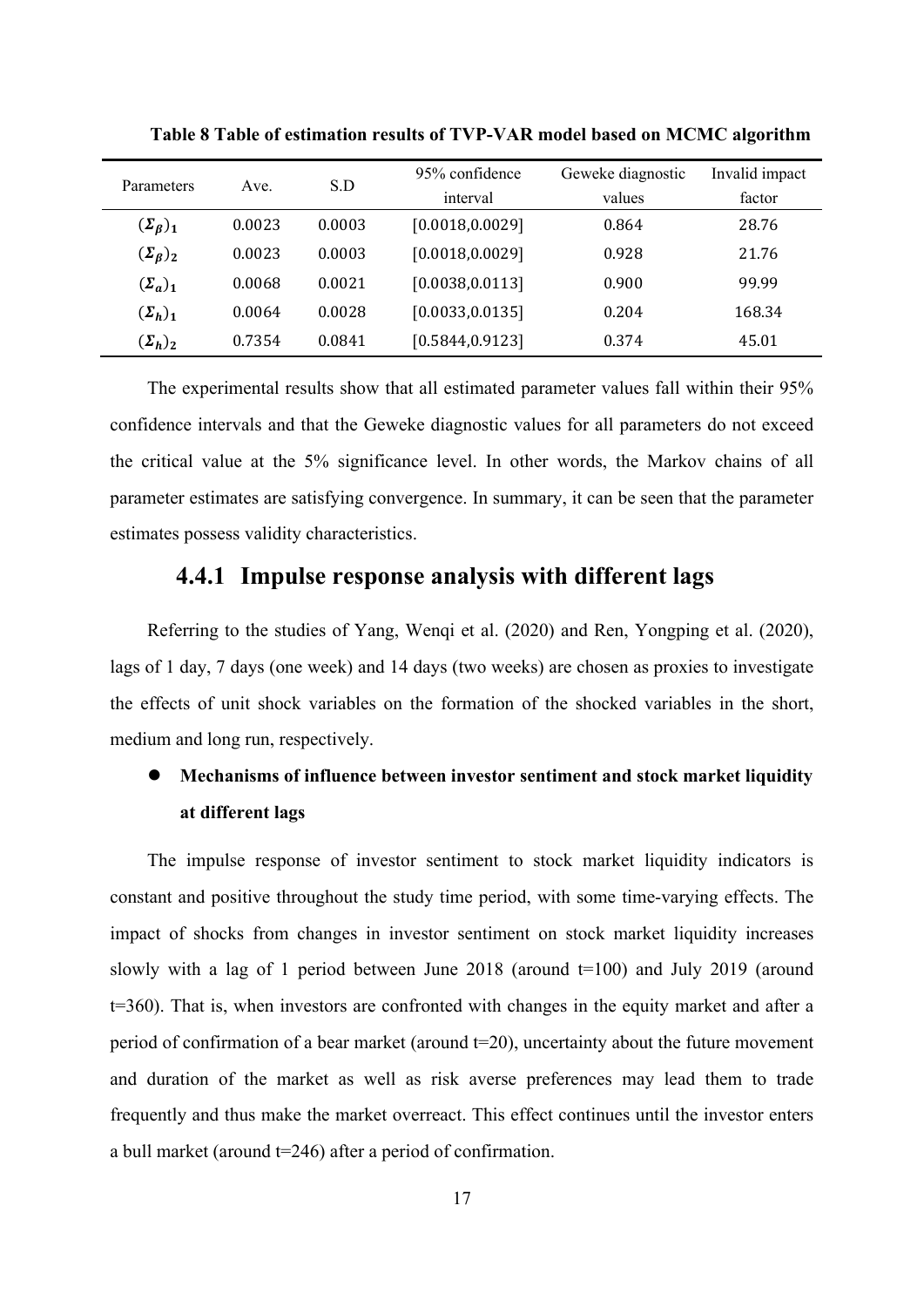In addition, the effect of lag 1 (short term) is significantly stronger than the effect of lags 7 and 14 (medium and long term). This also reflects the information efficiency of the stock market, in line with the findings of Yang, Wenqi (2020). Conversely, although the market liquidity indicator has a relatively small effect on investor sentiment, its time-varying effect is more significant (more strongly influenced by changes in the state of the stock market). The results of the experiment are shown in Figure 4.



**Figure 4 Impulse response between investor sentiment and stock market liquidity at different lags**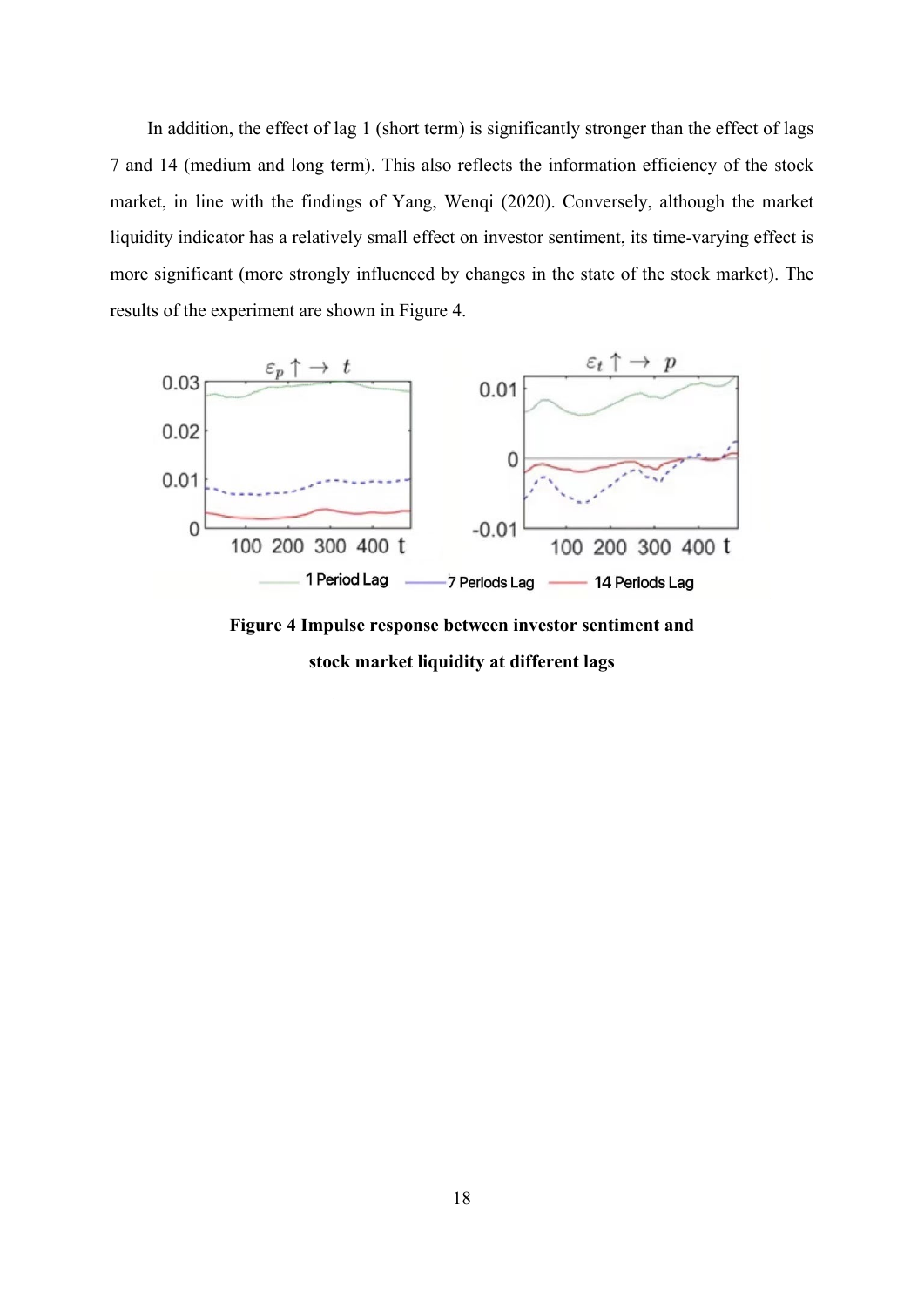# **Mechanisms affecting the relationship between investor sentiment and stock market volatility at different lags**

The results of the experiment are shown in Figure 5. The impulse response of investor sentiment to stock market volatility with a lag of 1 period is constant negative over the study time period and the shock is stronger in bear markets, with a weak effect in the medium to long term.



**Figure 5 Impulse response plots between investor sentiment and stock market volatility at different lags**

# **4.4.2 Impulse response analysis at different time points**

The results of the experiment are shown in Figure 5. The impulse response of investor sentiment to stock market volatility with a lag of 1 period is constant negative over the study time period and the shock is stronger in bear markets, with a weak effect in the medium to long term.

# **The mechanism of influence between investor sentiment and stock market liquidity at different points in time**

The response of investor sentiment to shocks to stock market liquidity indicators is consistently positive at all three points in time, and the short-term impact is stronger than the long-term impact, with the impact of sentiment on stock market liquidity significantly weaker with a 3 period lag. The impact of investor sentiment on stock market liquidity is slightly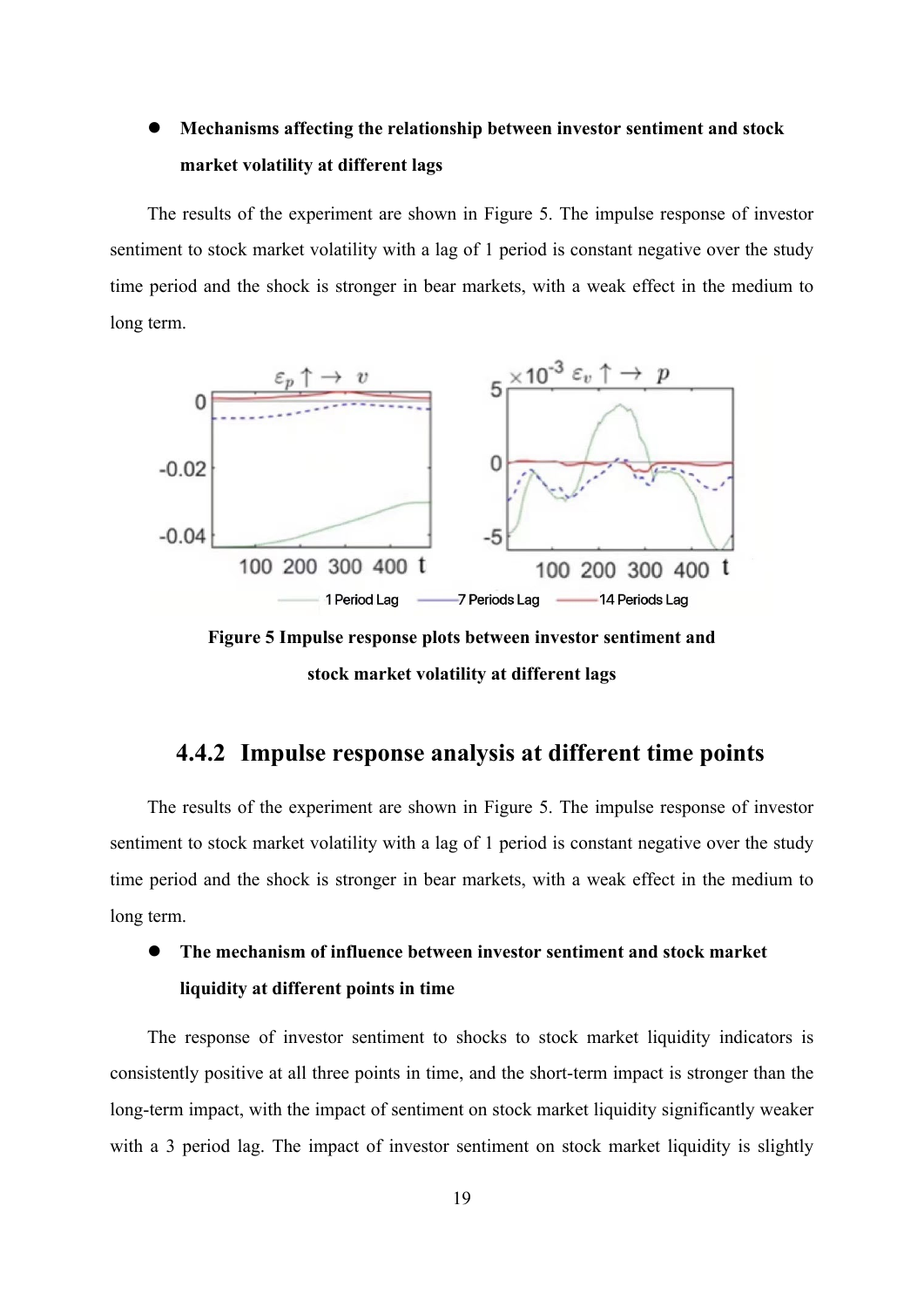stronger during bull markets. The experimental results support the notion that sentiment has an asymmetric impact on stock markets. Optimistic sentiment is more likely to drive stock prices upwards away from fundamental values, which in turn tends to lead to frequent trading and the creation of stock price bubbles. A possible transmission mechanism is that when investors observe high trading activity in the market and an initial increase in the turnover rate of stocks, their sentiment tends to rise and follow suit, i.e. a herding effect. The irrational decisions of individuals can easily evolve into convergent market sentiment and actions, resulting in frequent trading, deviations in asset prices and market volatility. However, when investors process information and make rational judgments, the impact of changes in stock market liquidity will be lessened. It is also worth noting that the impact of changes in market liquidity on investor sentiment is significantly stronger in bear markets than in bull markets. The results of the experiment are shown in Figure 6.



**Figure 6 Impulse response between investor sentiment and stock market liquidity at different points in time**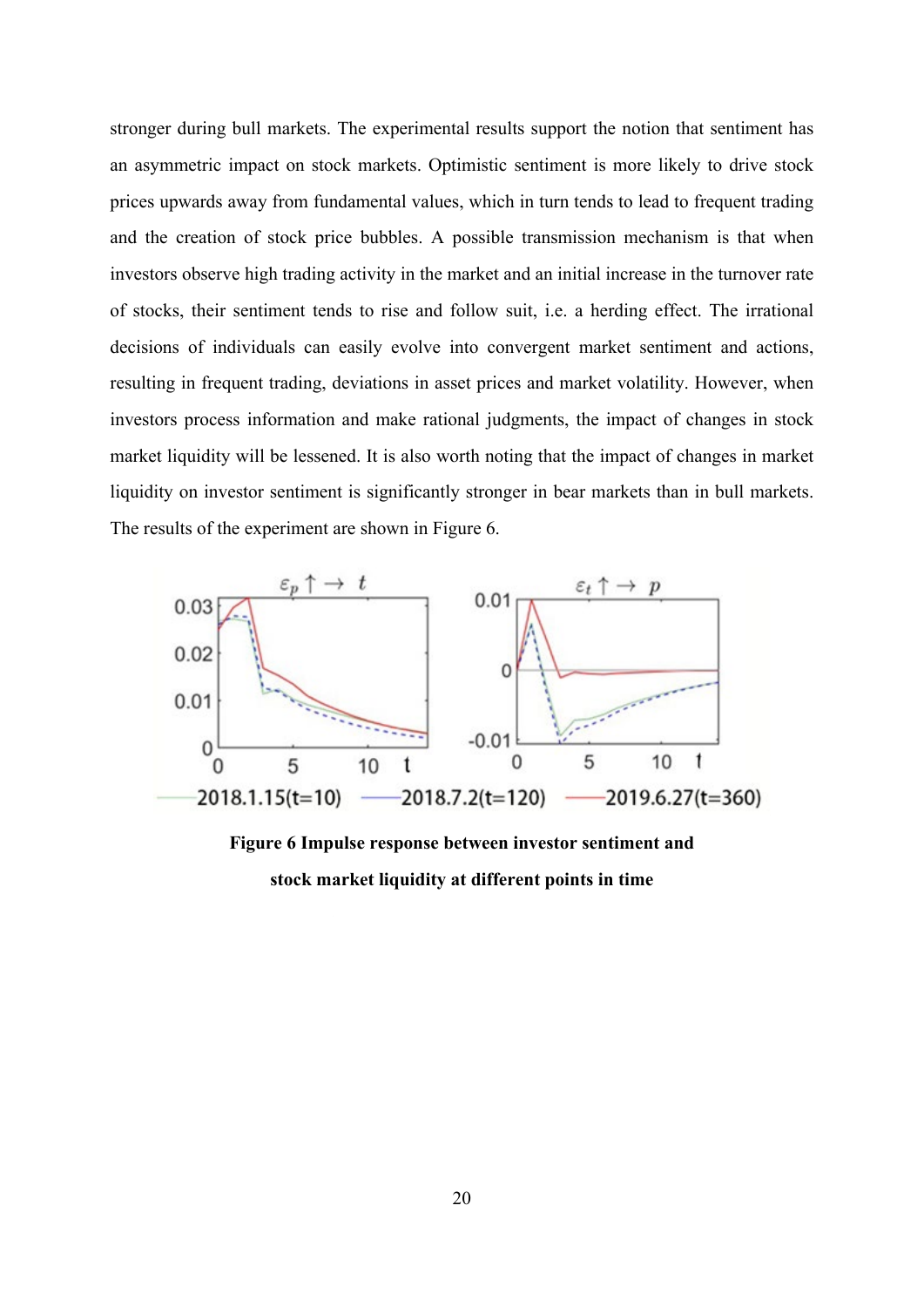# **Mechanisms affecting the relationship between investor sentiment and stock market volatility at different points in time**

The results of the experiment suggest that investor sentiment has a stronger impact on stock market volatility indicators in bear markets than in bull markets, and that the magnitude of the impact gradually weakens after repeated changes in the latter five days. This may be related to the ability of investors to receive and process information and the efficiency of information dissemination.



**Figure 7 Impulse response between investor sentiment and** 

**stock market volatility at different points in time**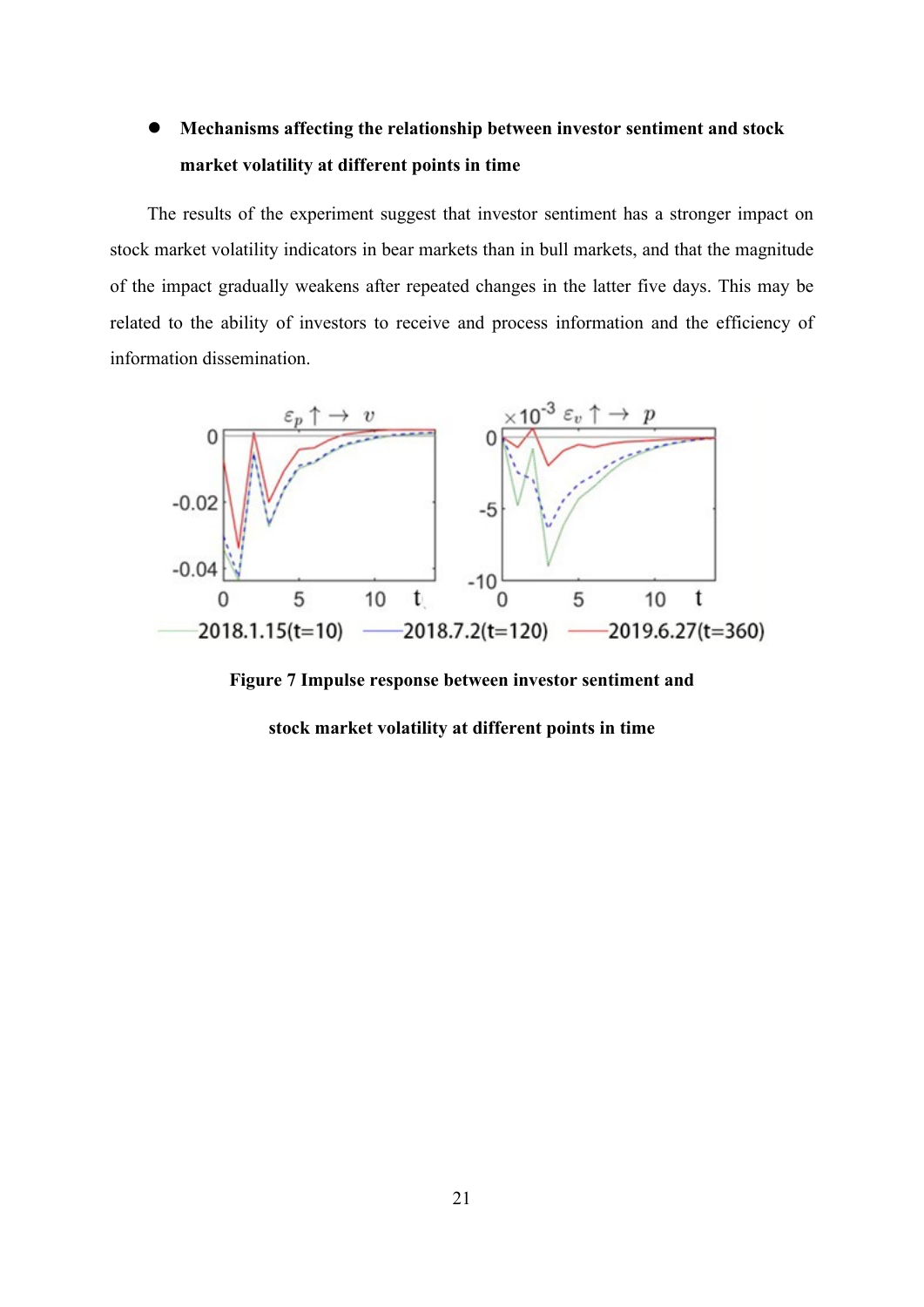### **5 Conclusions and recommendations**

This paper makes a study on the impact of investor sentiment on the stock market and proposes the use of a deep learning approach to study a large number of market sentiments. Based on the data of EastMoney and SZCZ, investor sentiment is constructed using the BERT model. Market liquidity and market volatility indicators are also introduced. The experimental results show a high correlation, indicating that investor sentiment does have a large impact on the stock market. The remaining deviations in the results may be caused by the high noise of the stock bar data in the empirical analysis and minor deviations in the analytical model. However, the hypothesis is met on the whole and the experimental results illustrate the strong robustness of the model.

The policy recommendations based on this study are: **a)** Investor sentiment in the Chinese stock market has a large impact on the stock market, especially individual investor sentiment which is easily influenced by sentiment on social media platforms, which makes a requirement for further improvement of the national market economy system. With the improvement of the stock market and the increase of institutional investors, the sensitivity of stock prices to investor sentiment will be reduced and market risk will be reduced. **b)** While making the development of institutional investors an important development strategy for China's stock market, the issue of how to improve the quality of institutional investors and enhance the rationalisation of their investment behaviour is an equally important issue. If this problem is solved well, the quality of individual investors can be improved, and thus the efficiency of the market can be improved.

There are some imperfections in this paper that need to be further studied by scholars. For example, future work could try to study the impact of uncertainties such as national policies, markets, and unexpected events. More explanatory variables can also be added to the model to reduce noise, and long-period samples and smaller samples can be used to further experiment with the model and parameters to improve the performance of the model.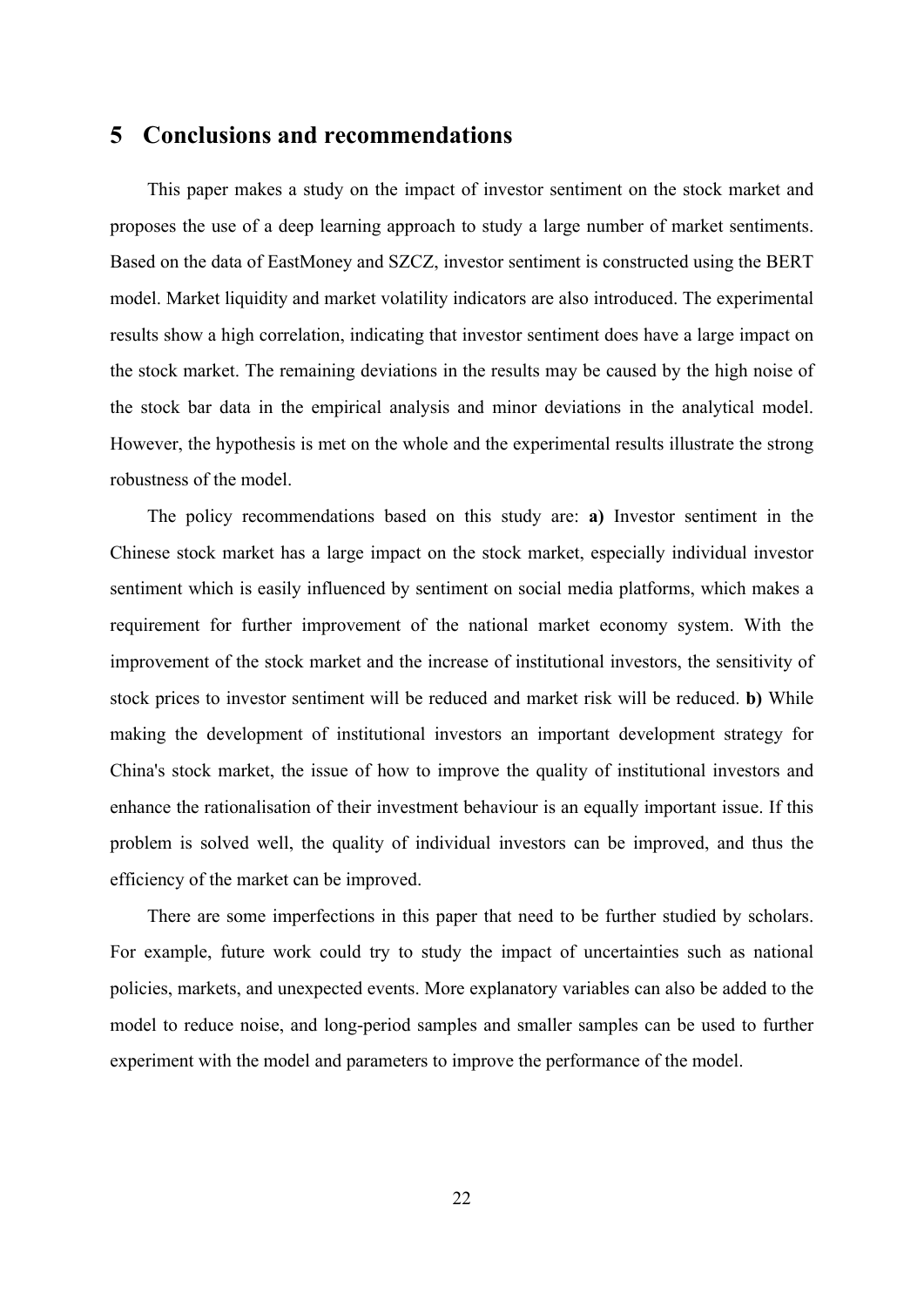### **References**

- [1] Leveraging Financial News for Stock Trend Prediction with Attention-Based Recurrent Neural Network; Huicheng Liu
- [2] A Dual-Stage Attention-Based Recurrent Neural Network for Time Series Prediction; Yao Qin et al
- [3] Learning to Predict U.S. Policy Change Using New York Times Corpus with Pre-Trained Language Model; Guoshuai Zhang
- [4] A Neural Relation Extraction Model for Distant Supervision in Counter-Terrorism Scenario; Jiaqi Hou
- [5] Liao, Shiguang, Yang, Chaojun. A study on the value of liquidity in the Chinese stock market empirical evidence on dual-listed A and B shares[J]. Southern Economics,2008(12):64-78.
- [6] Zeng Zhijian, Luo Changqing. An empirical study on liquidity linkage between stock and bond markets[J]. Theory and Practice of Finance and Economics,2008(04):45-49.
- [7] Wang, Yintian, Wen, Zhiying. A study of liquidity spillover effects in stock and bond markets[J]. Financial Research,2010(03):155-166.
- [8] Han JX, Wu SW. Liquidity and asset pricing-an empirical study based on a new spread-based liquidity metric[J]. Shanghai Finance,2017(12):51-57. doi:10.13910/j.cnki.shjr.2017.12.008
- [9] Engle,R..Autoregressive Conditional Heteroskedasticity with estimates of the variance of United Kingdom inflation[J].Econometrica, 1982,(50):987-1007.
- [10] Bollerslev T.Generalied autoregressive conditional heteroskedasticity [J].Journal of Econometrics,1986,(31):307-327.
- [11] Dai Wen.An empirical analysis of ST class stock return volatility based on ARMA-GARCH model family[J]. Contemporary Accounting,2018(10):9-10.
- [12] Huang, Hainan, Zhong, W. Evaluation of GARCH-like model volatility forecasting [J]. China Management Science,2007(06):13-19.DOI:10.16381/j.cnki.issn1003-207x.2007.06.020.
- [13] Chen W, Chiu J, Chung H. Investor Trading Behavior, Market Liquidity, and the Role of Investor Sentiment[C]. 2009 FMA Annual Meeting. 2009.
- [14] Li Chunhong,Peng Guangyu. Investor sentiment, stock market liquidity and economic growth[J]. Technology Economics,2011,30(05):105-108+123.
- [15] Wang Danfeng,Liang Dan. Stock market liquidity from the perspective of investment sentiment a study from the opening of B shares to domestic residents[J]. Mathematical Statistics and Management,2012,31(02):363-373.DOI:10.13860/j.cnki.sltj.2012.02.023.
- [16] Liu, Xiaoxing, Zhang, Xu, Gu, Xiaoxian, Yao, Dengbao. How does investor behavior affect stock market liquidity? -- An analysis based on investor sentiment, information perception and short selling constraints<sup>[J]</sup>. Journal of Management Science, 2016, 19(10): 87-10.
- [17] Yang, Xiaolan, Shen, Hanbin, Zhu, Yu. Local preferences, investor sentiment and stock returns:empirical evidence from online forums[J]. Financial Research,2016(12):143-158.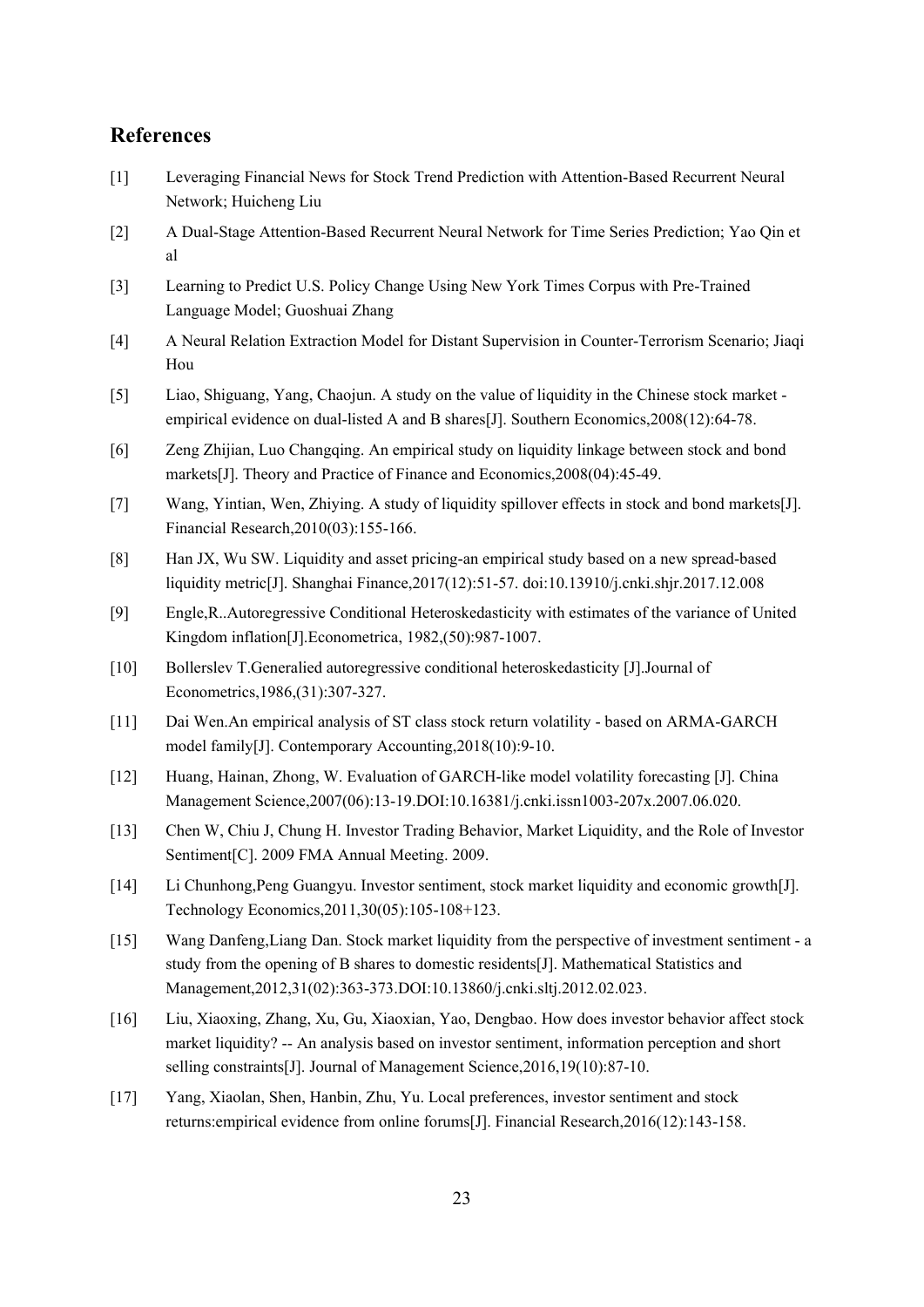- [18] Shi Guangping,Liu Xiaoxing,Wei Yuesong. Investor sentiment, market liquidity and stock market bubble - an analysis based on TVP-SV-SVAR model[J]. Research in Financial Economics,2016,31(03):107-117.
- [19] Zhang Zongxin, Wang Hailiang. Investor sentiment, subjective belief adjustment and market volatility[J]. Financial Research,2013,(04):142-155.
- [20] Hu, C.S., Chi, Y.C.. Investor sentiment, asset valuation and stock market volatility[J]. Financial Research,2013,(10):181-193.
- [21] Lu Jianqing, Chen Mingzhu. Exploration of the intrinsic mechanism of the influence of investor sentiment on stock market volatility[J]. Shandong Social Science,2015(S2):122-123.DOI:10.14112/j.cnki.37-1053/c.2015.s2.047.
- [22] Ba Shu Song, Zhu Hong. Financing and financing securities, investor sentiment and market volatility[J]. International Financial Studies,2016(08):82-96. doi:10.16475/j.cnki.1006-1029.2016.08.008.
- [23] Tong, Yuan-Song. A study on the relationship between investor sentiment, stock market liquidity and volatility[J]. Technology Economics and Management Research,2021(02):76-82.
- [24] Ho, Keith, Lu. What influences investors' choice to sell or continue to hold? [J]. Journal of Management Science, 2006(06):53-63.
- [25] Pang B, Lee L. A sentimental education: Sentiment analysis using subjectivity summarization based on minimum cuts. In: Scott D, ed. Proc. of the ACL 2004. Morristown: ACL, 2004. 271-278.
- [26] Wang, Jing-Yi, Huang, Yi-Ping. The portrayal of fintech media sentiment and the impact on the online lending market[J]. Economics (Quarterly),2018,17(04):1623-1650.DOI:10.13821/j.cnki.ceq.2018.03.15.
- [27] .Al-Nasseri A,Ali F M.What Does Investors' Online Divergence of Opinion Tell Us About Stock Returns and Trading Volume?[J].Journal of Business Research,2018,86(1).
- [28] . Pawar K,Jalem R S,Tiwari V.Stock Market Price Prediction Using LSTM RNN[M]Emerging Trends in Expert Applications and Security.Singapore:Springer,2019:493-503.
- [29] DEVLIN J, CHANG M W, LEE K, et al. Bert: pre-training of deep bidirectional transformers for language understanding[C]//Proceedings of the 2019 Conference of the North American Chapter of the Association for ComputationalLinguistics:Human Language Technologies. Stroudsburg, PA: Association for Computational Linguistics, 2019: 4171-4186.
- [30] Antweiler, W., Frank, M.Z.Is All That Talk Just Noise? The Information Content of Internet Stock Message Boards[J].The Journal of Finance, 2004, 59(3):1259-1294
- [31] Nakajima, J. Time-varying parameter VAR model with stochastic volatility: An overview of methodology and empirical applications[J]. Monetary and Economic Studies, 2011(29): 107-142.
- [32] Zheng Tingguo, Liu Tangyong. Analysis of stock market volatility spillover effects and their influencing factors[J]. Economics (Quarterly), 2018,17(02):669-692.
- [33] Yang, Wenqi, Li, Kehan. How do investor sentiment and market liquidity affect stock market stability? --A time-varying study of the TVP-VAR model of the KSE market based on the perspective of stock price collapse[J]. Research in Institutional Economics,2020(04):73-93.